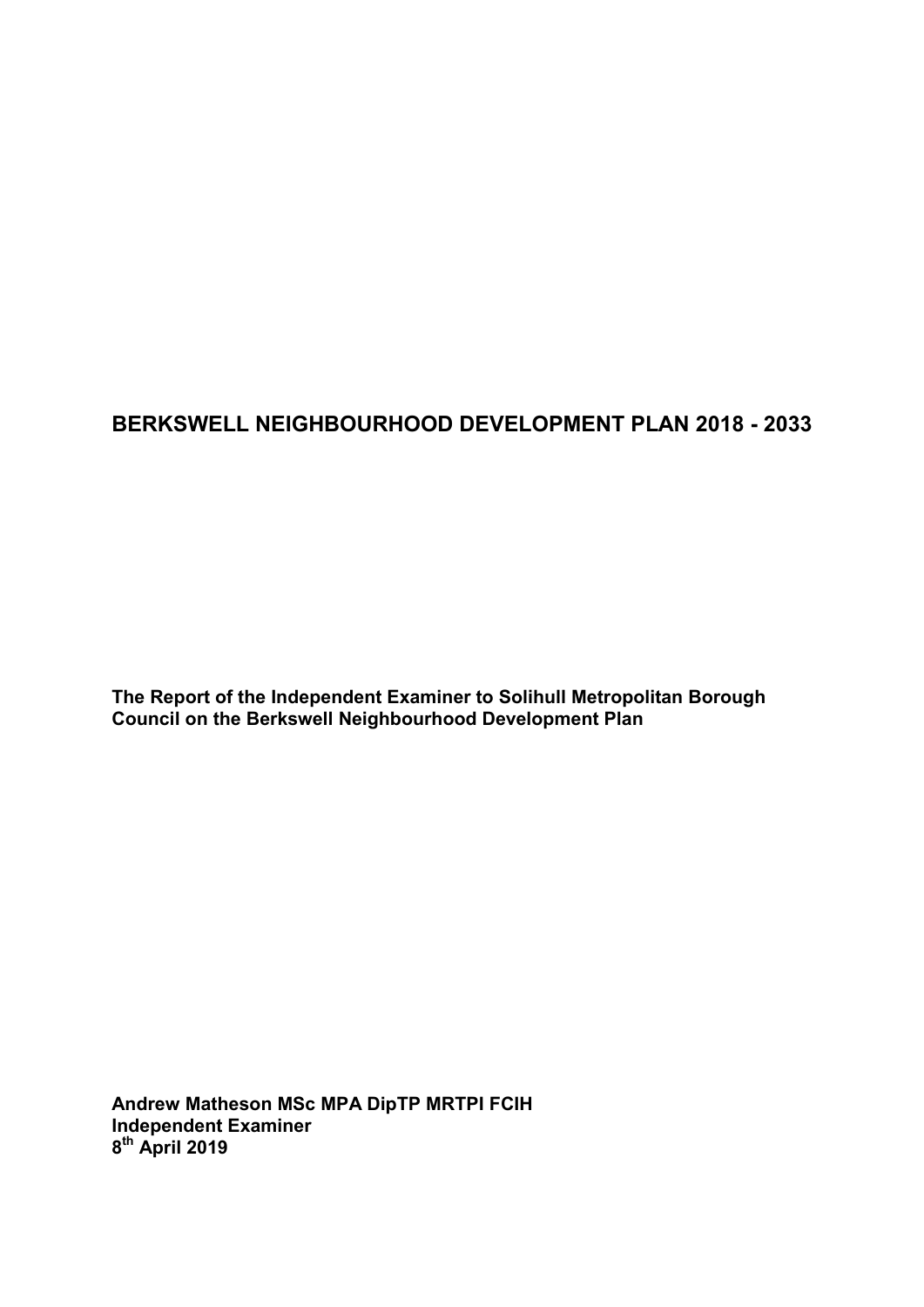## **Summary**

I was appointed by Solihull Metropolitan Borough Council, in agreement with the Berkswell Parish Council, in January 2019 to undertake the Independent Examination of the Berkswell Neighbourhood Development Plan.

The Examination has been undertaken by written representations. I visited the Neighbourhood Area on 15th March 2019.

The Neighbourhood Development Plan proposes a local range of policies and seeks to bring forward positive and sustainable development in the Berkswell Neighbourhood Area. There is an evident focus on safeguarding the very distinctive, largely rural character of the area whilst accommodating future change and growth.

The Plan has been underpinned by extensive community support and engagement. The social, environmental and economic aspects of the issues identified have been brought together into a coherent plan which adds appropriate local detail to sit alongside the Solihull Metropolitan Borough Council Local Plan 2013.

Subject to a series of recommended modifications set out in this Report I have concluded that the Berkswell Neighbourhood Development Plan meets all the necessary legal requirements and should proceed to referendum.

I recommend that the referendum should be held within the Neighbourhood Area.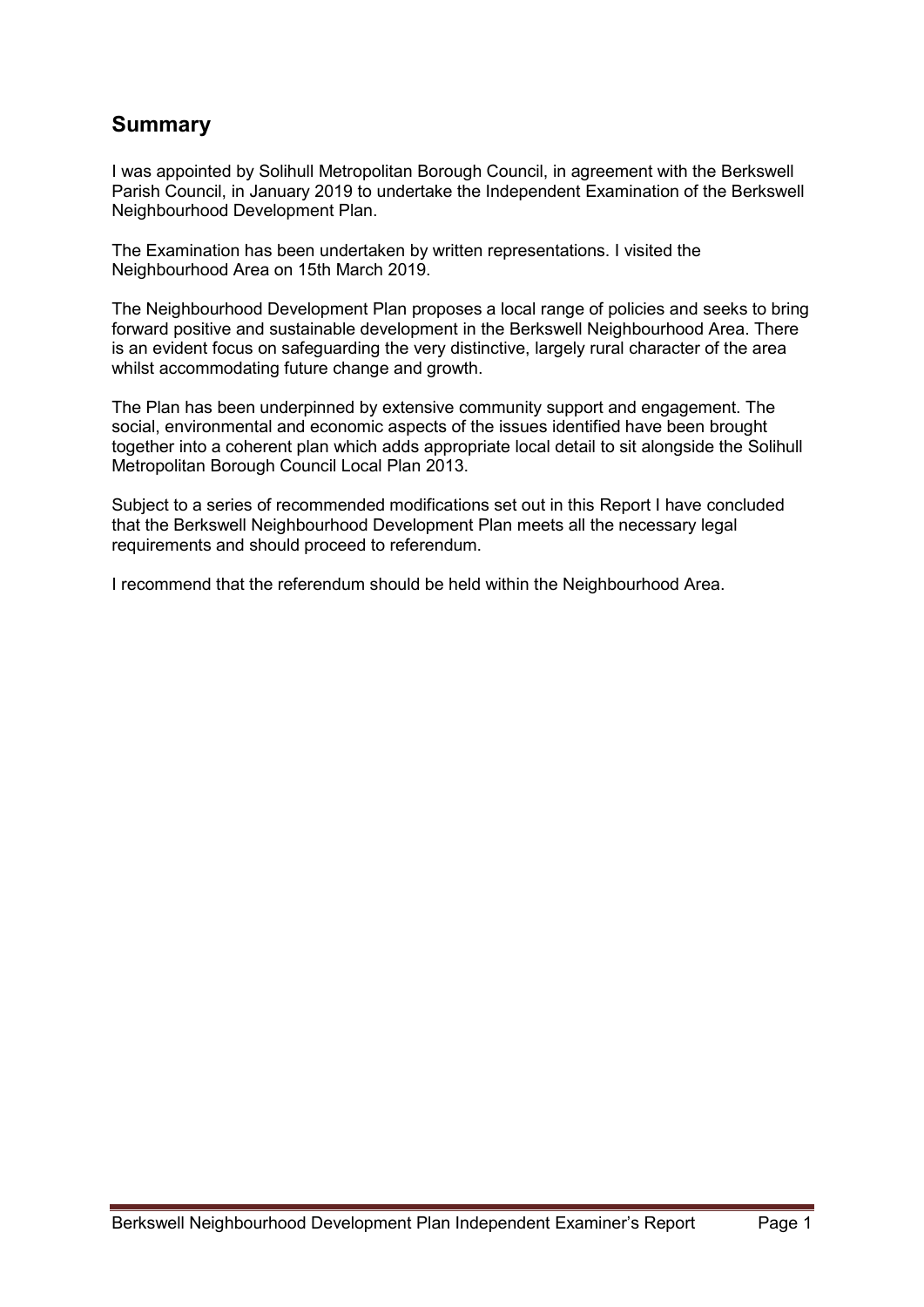# **Report Index**

|                                                  | Page                                  |
|--------------------------------------------------|---------------------------------------|
| Introduction                                     | $\frac{3}{3}$                         |
| The Role of the Independent Examiner             |                                       |
| Berkswell Neighbourhood Area                     | $\overline{\mathcal{A}}$              |
| Consultation                                     | 5                                     |
| <b>Representations Received</b>                  | 6                                     |
| The Neighbourhood Development Plan               | 7                                     |
| <b>Basic Conditions</b>                          | 7                                     |
| The Plan in Detail:                              | 8                                     |
| <b>Front Cover</b>                               | 8                                     |
| Contents                                         | $\begin{array}{c} 8 \\ 8 \end{array}$ |
| 1. What is a Neighbourhood Development Plan?     |                                       |
| 2. A Portrait of Berkswell Parish                | 9                                     |
| 3. An NDP for Berkswell                          | 9                                     |
| 4. Vision and Objectives                         | 9                                     |
| 5. Housing in Balsall Common                     | 9                                     |
| 6. Housing in the Rural Area                     | 13                                    |
| 7. Protecting Rural Area and Landscape Character | 13                                    |
| 8. Protecting Berkswell Conservation Area        | 18                                    |
| 9. Conversion of Former Agricultural Buildings   | 19                                    |
| 10. Accessibility and Infrastructure             | 19                                    |
| 11. Business                                     | 21                                    |
| 12. Next Steps                                   | 21                                    |
| Appendices                                       | 22                                    |
| Other matters raised in representations          | 22                                    |
| <b>EU and ECHR Obligations</b>                   | 23                                    |
| Conclusions                                      | 24                                    |
| <b>Listing of Recommendations</b>                | 25                                    |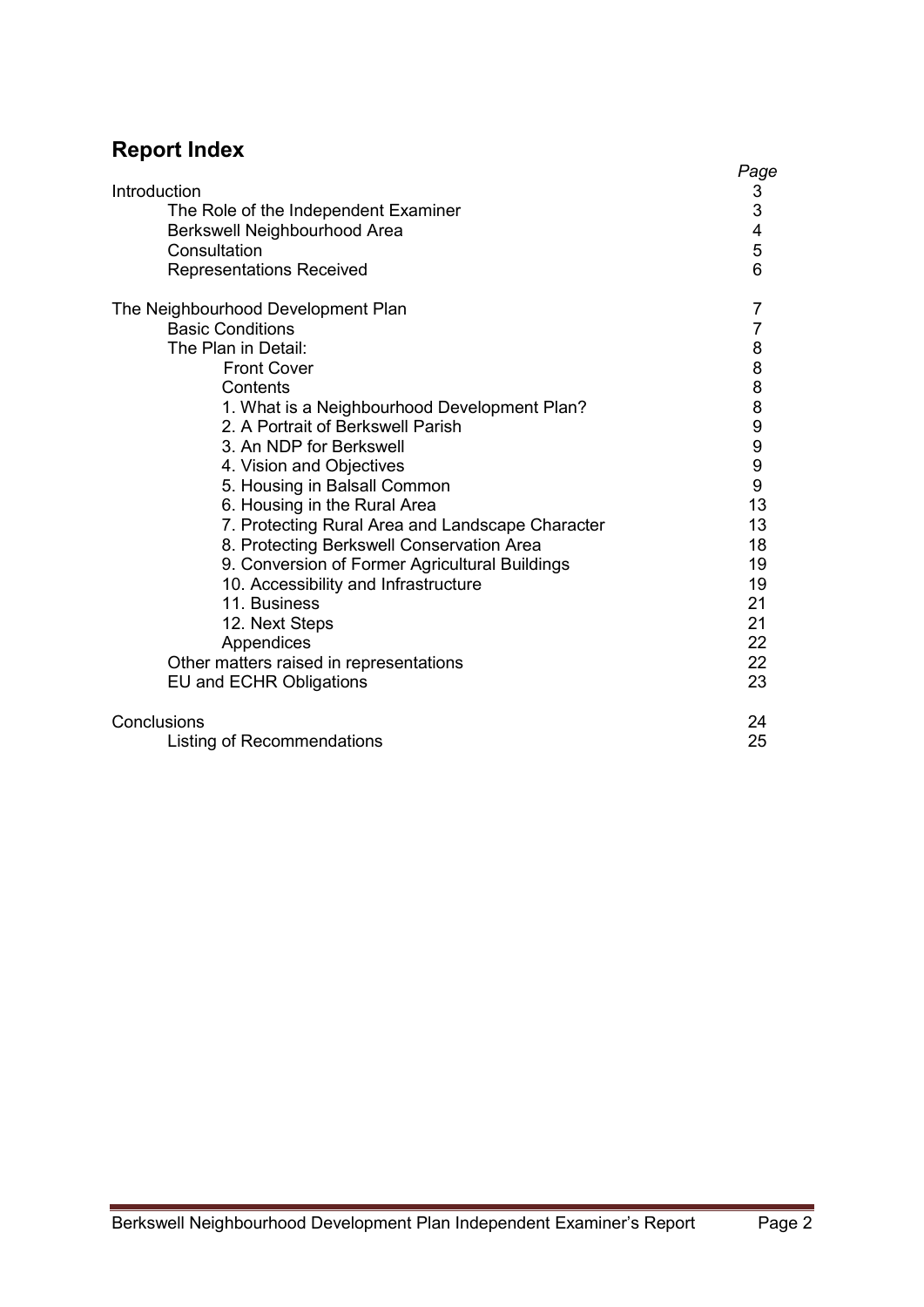## **Introduction**

This report sets out the findings of the Independent Examination of the Berkswell Neighbourhood Development Plan 2018 - 2033. The Plan was submitted to Solihull Metropolitan Borough Council by Berkswell Parish Council in their capacity as the 'qualifying body' responsible for preparing the Neighbourhood Development Plan.

Neighbourhood Development Plans were introduced into the planning process by the Localism Act 2011. They aim to allow local communities to take responsibility for guiding development in their area. This approach was subsequently incorporated within the National Planning Policy Framework (NPPF) in 2012 and this continues to be the principal element of national planning policy. A new NPPF was published in July 2018 (and updated in February 2019) but the transitional arrangements in para 214 Appendix 1 on Implementation apply and thus this Examination is unaffected by the changed NPPF; accordingly all references to the NPPF in this Report are to the original 2012 NPPF document (unless otherwise indicated).

This report assesses whether the Berkswell Neighbourhood Development Plan is legally compliant and meets the 'basic conditions' that such plans are required to meet. It also considers the content of the Plan and, where necessary, recommends modifications to its policies and supporting text. This report also provides a recommendation as to whether the Berkswell Neighbourhood Development Plan should proceed to referendum. If this is the case and that referendum results in a positive outcome, the Berkswell Neighbourhood Development Plan would then be used in the process of determining planning applications within the Plan boundary as an integral part of the wider Development Plan.

## **The Role of the Independent Examiner**

The Examiner's role is to ensure that any submitted Neighbourhood Development Plan meets the legislative and procedural requirements. I was appointed by Solihull Metropolitan Borough Council, in agreement with Berkswell Parish Council, to conduct the examination of the Berkswell Neighbourhood Development Plan and to report my findings. I am independent of both Solihull Metropolitan Borough Council and Berkswell Parish Council. I do not have any interest in any land that may be affected by the Plan.

I possess the appropriate qualifications and experience to undertake this role. I have over 40 years' experience in various local authorities and third sector bodies as well as with the professional body for planners in the United Kingdom. I am a Chartered Town Planner and a panel member for the Neighbourhood Planning Independent Examiner Referral Service (NPIERS). I am a Member of the Royal Town Planning Institute.

In my role as Independent Examiner I am required to recommend one of the following outcomes of the Examination:

- the Berkswell Neighbourhood Development Plan is submitted to a referendum; or
- the Berkswell Neighbourhood Development Plan should proceed to referendum as modified (based on my recommendations); or
- the Berkswell Neighbourhood Development Plan does not proceed to referendum on the basis that it does not meet the necessary legal requirements.

As part of this process I must consider whether the submitted Plan meets the Basic Conditions as set out in paragraph 8(2) of Schedule 4B of the Town and Country Planning Act 1990. If recommending that the Neighbourhood Development Plan should go forward to referendum, I must then consider whether or not the referendum area should extend beyond the Neighbourhood Area to which the Plan relates.

In examining the Plan, I am also required, under paragraph 8(1) of Schedule 4B to the Town and Country Planning Act 1990, to check whether: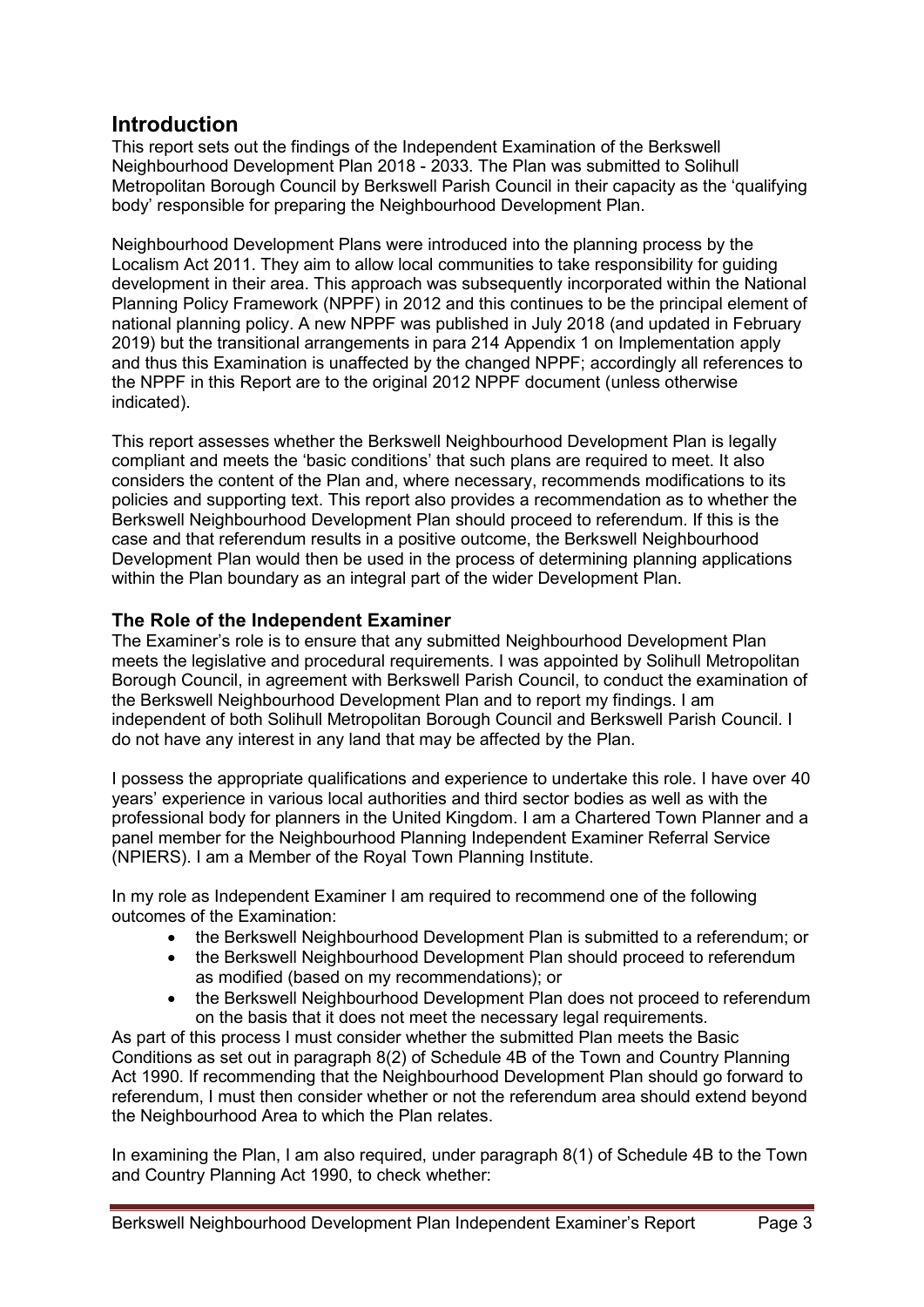- the policies relate to the development and use of land for a designated Neighbourhood Area in line with the requirements of Section 38A of the Planning and Compulsory Purchase Act 2004;
- the Neighbourhood Development Plan meets the requirements of Section 38B of the 2004 Act (the Plan must specify the period to which it has effect, must not include provision about development that is excluded development, and must not relate to more than one Neighbourhood Area);
- the Neighbourhood Development Plan has been prepared for an area that has been designated under Section 61G of the Localism Act and has been developed and submitted for examination by a qualifying body.

These are helpfully covered in the submitted Basic Conditions Statement and, subject to the contents of this Report, I can confirm that I am satisfied that each of the above points has been properly addressed and met.

In undertaking this examination I have considered the following documents:

- Berkswell Neighbourhood Development Plan (Autumn 2018) as submitted
- Berkswell Neighbourhood Development Plan Basic Conditions Statement (Autumn 2018)
- Berkswell Neighbourhood Development Plan Consultation Statement (undated)
- Strategic Environmental Assessment & Habitat Regulations Assessment Screening Report (May 2018)
- Content at: https://berkswellparishcouncil.org.uk/projects/ndp
- Content at: http://www.solihull.gov.uk/resident/planning/appealsenforcement/planmaking/neighbo urhoodplanning
- Representations made to the Regulation 16 public consultation on the Berkswell Neighbourhood Development Plan
- Solihull Metropolitan Borough Council Local Plan 2013
- Solihull Metropolitan Borough Draft Local Plan Supplementary Consultation (January 2019)
- National Planning Policy Framework (NPPF) (2012 & 2019)
- Neighbourhood Development Planning Regulations (2012)
- Planning Practice Guidance (PPG) (March 2014 and subsequent updates)

I carried out an unaccompanied visit to the Neighbourhood Area on 15<sup>th</sup> March 2019. I looked at Berkswell and Balsall Common and their rural hinterland. I also viewed the Berkswell Conservation Area and all the various sites and locations identified in the Plan document.

The legislation establishes that, as a general rule, Neighbourhood Development Plan examinations should be held without a public hearing, by written representations only. Having considered all the information before me, including the representations made to the submitted plan which I felt made their points with clarity, I was satisfied that the Berkswell Neighbourhood Development Plan could be examined without the need for a public hearing and I advised Solihull Metropolitan Borough Council accordingly. The Qualifying Body has helpfully responded to my enquiries so that I may have a thorough understanding of the thinking behind the Plan, and the correspondence has been shown on the Solihull Metropolitan Borough Council Neighbourhood Development Planning website for the Berkswell Neighbourhood Development Plan.

## **Berkswell Neighbourhood Area**

A map showing the boundary of the Berkswell Neighbourhood Area has been provided within the Neighbourhood Development Plan. Further to an application made by Berkswell Parish Council, Solihull Metropolitan Borough Council approved the designation of the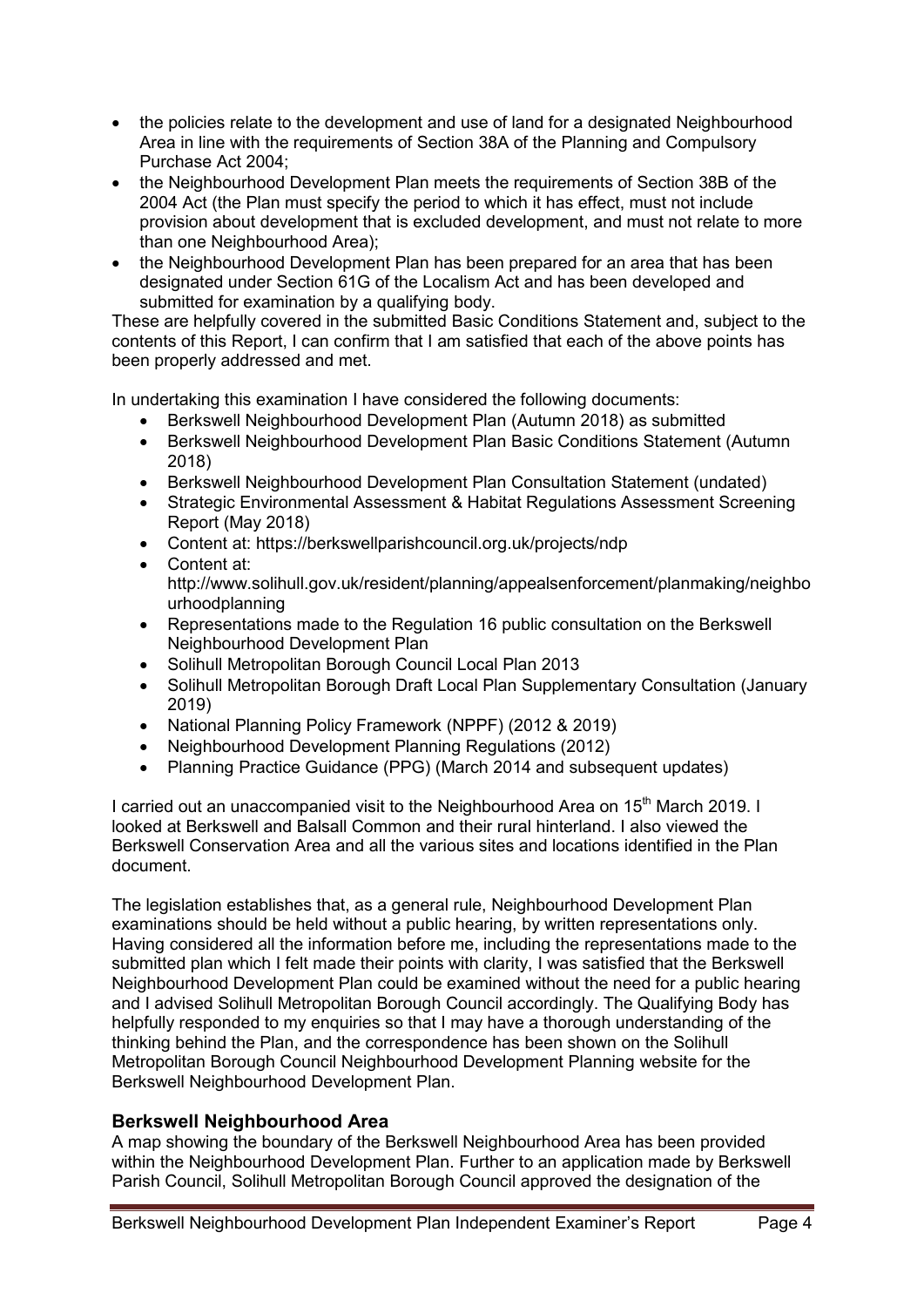Neighbourhood Area on 18<sup>th</sup> July 2017. This satisfied the requirement in line with the purposes of preparing a Neighbourhood Development Plan under section 61G(1) of the Town and Country Planning Act 1990 (as amended).

## **Consultation**

In accordance with the Neighbourhood Development Planning (General) Regulations 2012, the qualifying body has prepared a Consultation Statement to accompany the Plan.

The Planning Practice Guidance says:

"A qualifying body should be inclusive and open in the preparation of its Neighbourhood Development Plan for Orderl and ensure that the wider community:

- is kept fully informed of what is being proposed
- is able to make their views known throughout the process
- has opportunities to be actively involved in shaping the emerging Neighbourhood Development Plan [or Order]
- is made aware of how their views have informed the draft Neighbourhood Development Plan [or Order]." (Reference ID: 41-047-20140306)

I note that a Steering Committee of Parish Councillors, representatives of the two residents' associations and interested local residents from Balsall and Berkswell Parish held its inaugural meeting in June 2017. An Issues and Options document was subsequently prepared which included a number of key questions to help guide residents to consider the key planning issues and this was consulted upon from September to October 2017. As part of the publicising of the issues and related drop-in sessions, every household in Berkswell Parish received a hand delivered copy of a leaflet (1,390 households). Posters and banners were placed around both Berkswell and Balsall Parish and the Parish Council wrote to a number of community organisations and to neighbouring Parish Councils inviting input. Around 220 local people attended the drop-in events, over 400 questionnaire responses were submitted from local residents and groups and over 1000 written suggestions were made by residents. To bring structure to these comments the Steering Committee employed a Japanese quality analysis technique called an "affinity diagram" to find common themes.

In parallel with the public consultation the Steering Committee undertook a survey of as many local businesses as could be identified from extensive research and local knowledge. 19 responses were received providing information about the key issues facing local employers and the Berkswell Parish economy. Special efforts were also made to engage with the younger members of the community; these efforts included a special consultation at the Heart of England secondary school and just over a third of the eligible students replied (with one of the students undertaking the analysis).

The First Draft Plan was published for informal public consultation from March to April 2018 to allow local residents and stakeholders to consider the emerging draft Neighbourhood Development Plan (NDP) policies and to provide comments. Approximately 3700 NDP packs were hand-delivered containing an explanatory letter covering the process and where to get more information, a 4- page summary of the First Draft Plan, and a questionnaire with prepaid return envelopes and an on line option to return representations and comments. Publicity included seven banners advertising the drop-in sessions placed at key locations. An impressive 684 completed paper copies were received, alongside 239 completed online, making a total of 923 responses overall. Following consideration of the responses to the consultation process the First Draft Plan was reviewed, amended and finalised as a Draft Plan. The Regulation 14 public consultation on this was held from  $18<sup>th</sup>$  June to  $31<sup>st</sup>$  July 2018. Tables setting out the responses were subsequently published, the Plan revised as required and then submitted to Solihull MBC.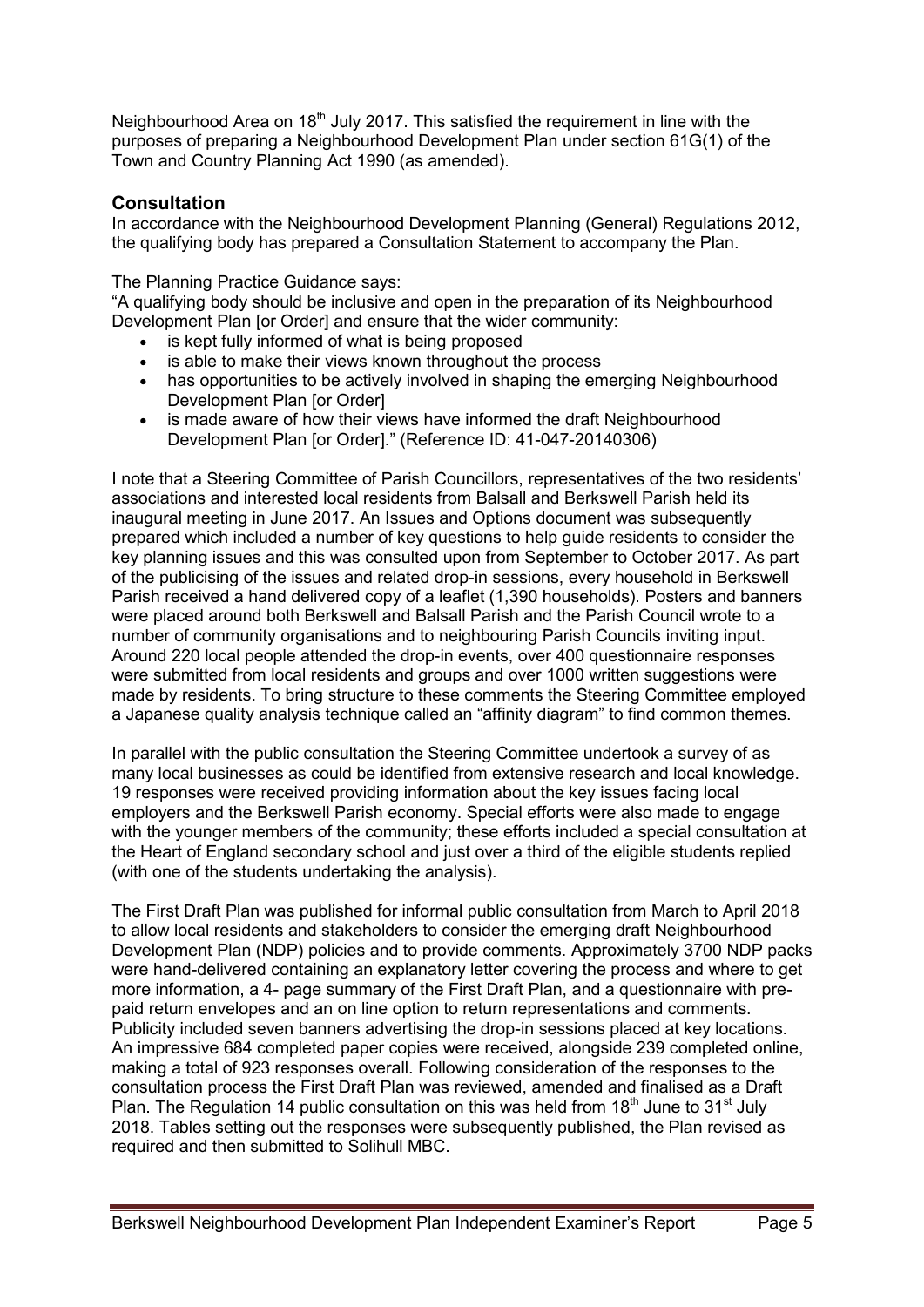Throughout the plan-making process a dedicated NDP website provided updates on the progress of the NDP and the minutes and agendas of Steering Committee meetings as well as access to background documents and the evidence base which support the policies and proposals in the Plan. The local publication The Bugle, published quarterly, was used to provide background briefing sessions and updates to residents, including consultation feedback but core to the communication strategy for the whole NDP process was the use of the Balsall Common Village Residents Association (BCVRA) e-newsletter and the Berkswell Society e-newsletter plus the schools' e-parent mail systems These were supplemented by mail drops, notice boards, facebook, posters/banners etc. and face to face drop in sessions.

I am therefore satisfied that the consultation process accords with the requirements of the Regulations and the Practice Guidance and that, in having regard to national policy and guidance, the Basic Conditions have been met. In reaching my own conclusions about the specifics of the content of the Plan I will later note points of agreement or disagreement with Regulation 16 representations, just as the Qualifying Body has already done for earlier consultations. That does not imply or suggest that the consultation has been inadequate, merely that a test against the Basic Conditions is being applied.

## **Representations Received**

Consultation on the submitted Plan, in accordance with Neighbourhood Development Planning Regulation 16, was undertaken by Solihull Metropolitan Borough Council from Monday 5<sup>th</sup> November until Friday 21<sup>st</sup> December 2018. I have been passed a significant number of representations – 46 in total – which is too many list here but a summary schedule has been included alongside the details of the Plan on the Solihull MBC Neighbourhood Planning website. I have not mentioned every representation individually within the Report but this is not because they have not been thoroughly read and considered in relation to my Examiner role, rather their detail may not add to the pressing of my related recommendations which must ensure that the Basic Conditions are met.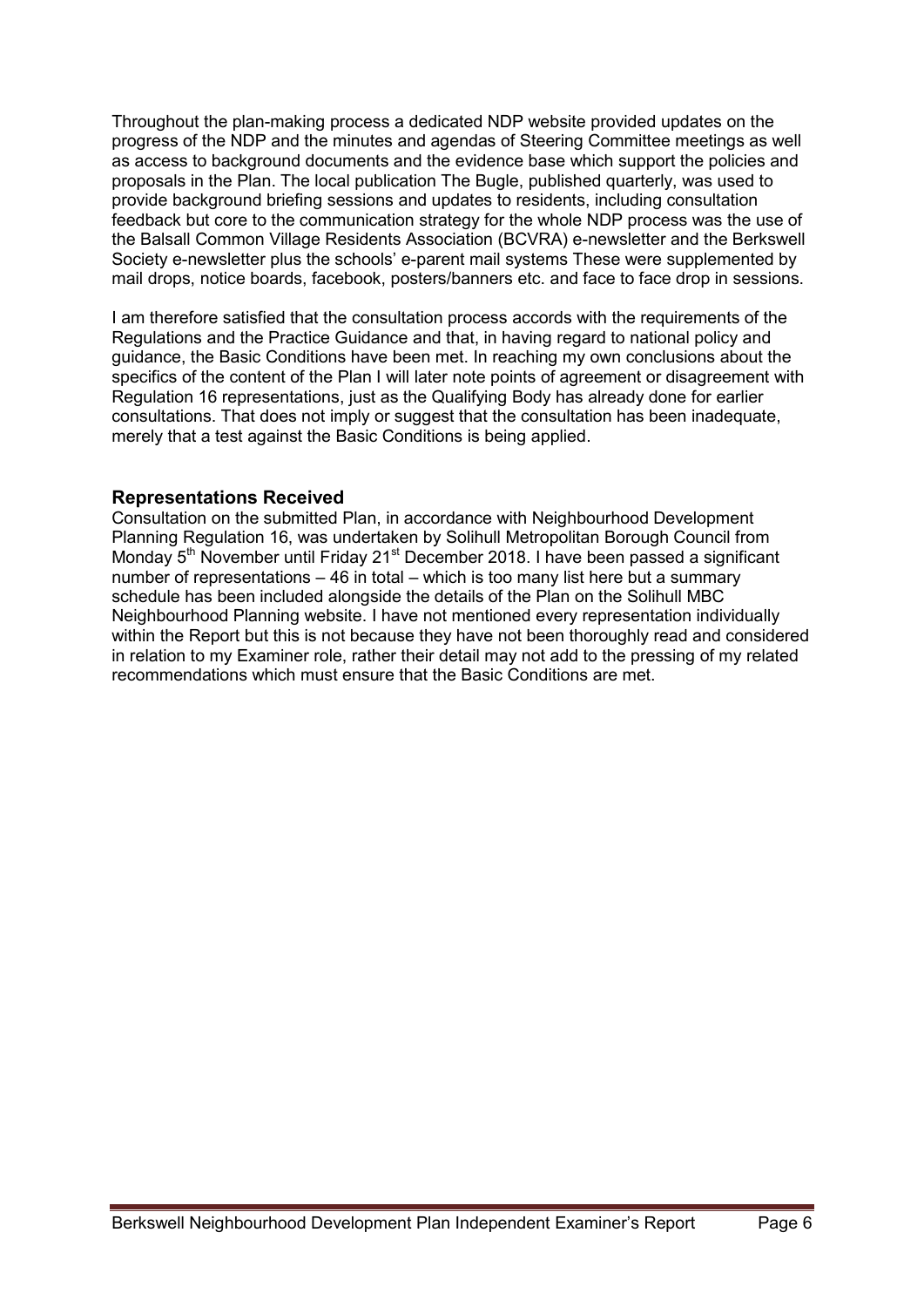## **The Neighbourhood Development Plan**

The Berkswell Parish Council is to be congratulated on its extensive efforts to produce a Neighbourhood Development Plan for their area that will guide development activity over the period to 2033. I can see that a sustained effort has been put into developing a Plan with a vision for 2033 that "Berkswell Parish is and will remain a pleasant and safe place to bring up families; it will continue to be a supportive and inclusive society; it will remain distinct from the neighbouring conurbations by protecting the rural environment within the Meriden gap but have good transport links and modern and enhanced communications. The many historic features that emphasise and enhance the rural character of Berkswell, whether in the countryside or built environment, will be conserved and new development will be designed to be sensitive to our local heritage, character and distinctiveness". The Plan document is well presented with a distinctive combination of text, images and Policies that are, subject to the specific points that I make below, well laid out and helpful for the reader. The Plan has been kept to a manageable length by not overextending the potential subject matter and the coverage of that.

The wording of some content & Policies is not always as well-expressed as one might wish, but that is not uncommon in a community-prepared planning document and something that can readily be addressed. It is an expectation of Neighbourhood Development Plans that they should address the issues that are identified through community consultation, set within the context of higher level planning policies. There is no prescribed content and no requirement that the robustness of proposals should be tested to the extent prescribed for Local Plans. Where there has been a failure by the Qualifying Body to address an issue in the round, leading to an inadequate statement of policy, it is part of my role wherever possible to see that the community's intent is sustained in an appropriately modified wording for the policy. It is evident that the community has made positive use of "direct power to develop a shared vision for their neighbourhood and shape the development and growth of their local area" (Planning Practice Guidance Reference ID: 41-001-20140306). It is evident that the Qualifying Body understands and has addressed the requirement for sustainable development.

Having considered all the evidence and representations submitted as part of the Examination I am satisfied that the submitted Plan has had regard to national planning policies and guidance in general terms. It works from a positive vision for the future of the Neighbourhood Area and promotes policies that are, subject to some amendment, proportionate and sustainable. The Plan sets out the community needs it will meet whilst identifying and safeguarding Berkswell's distinctive features and character. The plan-making had to find ways to reconcile the external challenges that are perceived as likely to affect the area with the positive vision agreed with the community. All such difficult tasks were approached with transparency and care, with input as required and support from Solihull Metropolitan Borough Council.

However, in the writing up of the work into the Plan document, it is sometimes the case that the phraseology is imprecise, not helpful, or it falls short in justifying aspects of the selected policy. Accordingly I have been obliged to recommend modifications so as to ensure both clarity and meeting of the 'Basic Conditions'. In particular, Plan policies as submitted may not meet the obligation to "provide a practical framework within which decisions on planning applications can be made with a high degree of predictability and efficiency" (NPPF para 17). I bring this particular reference to the fore because it will be evident as I examine the policies individually and consider whether they meet or can meet the 'Basic Conditions'.

## **Basic Conditions**

The Independent Examiner is required to consider whether a Neighbourhood Development Plan meets the "Basic Conditions", as set out in law following the Localism Act 2011; in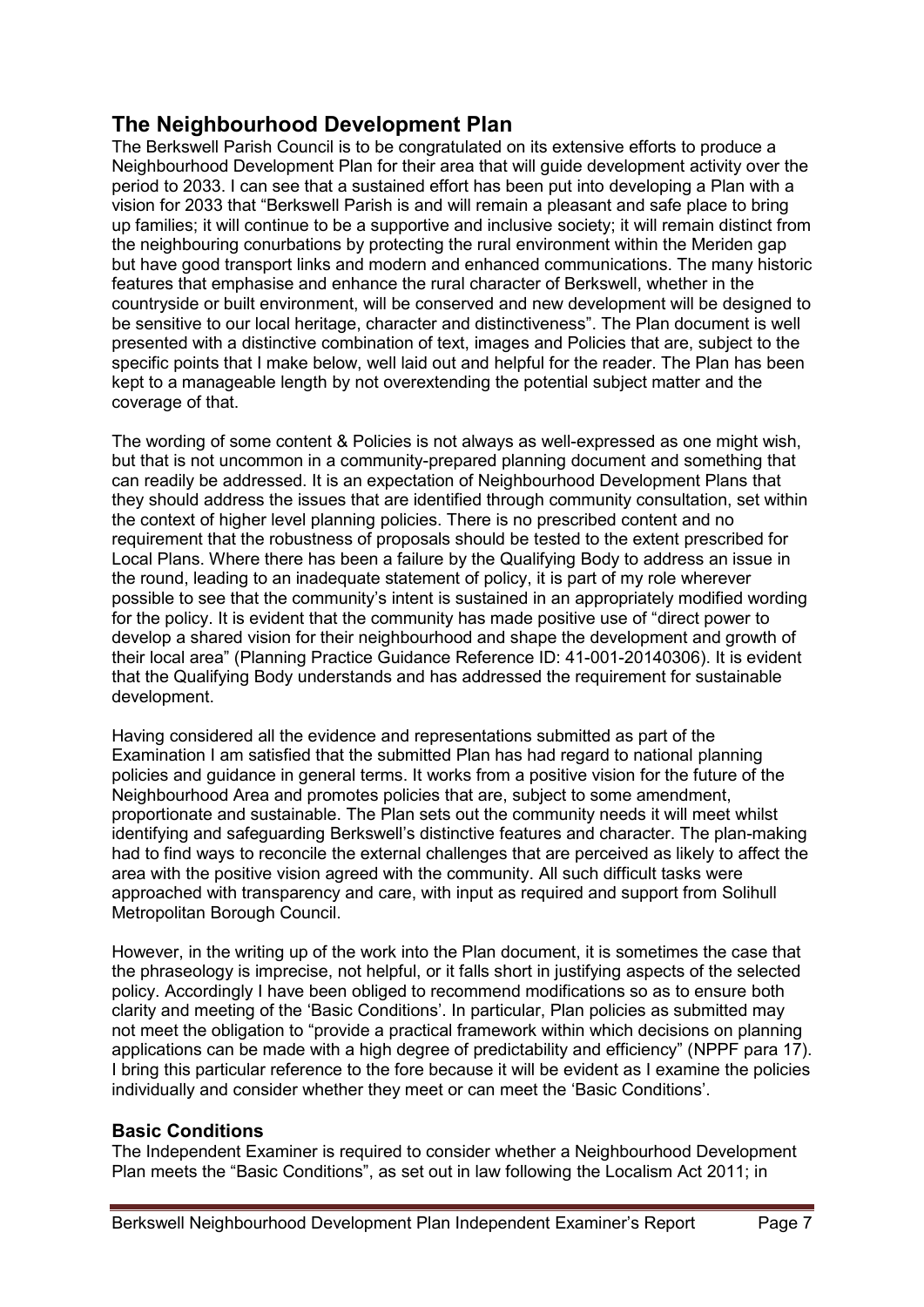December 2018 a fifth Basic Condition was added relating to the Conservation of Habitats and Species Regulations 2017. In order to meet the Basic Conditions, the Plan must:

- have regard to national policies and advice contained in guidance issued by the Secretary of State;
- contribute to the achievement of sustainable development;
- be in general conformity with the strategic policies of the development plan for the area;
- be compatible with European Union (EU) and European Convention on Human Rights (ECHR) obligations;
- not breach the requirements of Chapter 8 of Part 6 of the Conservation of Habitats and Species Regulations 2017(d).

The submitted Basic Conditions Statement has very helpfully set out to address the issues in relation to the first four of these requirements in the same order as above and, where appropriate, has tabulated the relationship between the policy content of the Plan and its higher tier equivalents. I note that the Local Plan is the Solihull Metropolitan Borough Council Local Plan 2013. At the time of Neighbourhood Development Plan submission the fifth Basic Condition had not been added but as the Plan does not allocate land for development and is supportive of Berkswell's rural features, I am satisfied that the making of the Plan will not breach the Basic Condition relating to the Habitats and Species Regulations 2017.

I have examined and will below consider the Neighbourhood Development Plan against all of the Basic Conditions above, utilising the supporting material provided in the Basic Conditions Statement and other available evidence as appropriate.

## **The Plan in Detail**

I will address the aspects of the Neighbourhood Development Plan content that are relevant to the Examination in the same sequence as the Plan. Recommendations are identified with a bold heading and italics, and I have brought them together as a list at the end of the Report.

#### **Front cover**

A Neighbourhood Development Plan must specify the period during which it is to have effect. I note that there is a reference to the Plan dates prominently and helpfully on the front cover. The "Submission Plan Autumn 2018" label on the title page can now be dispensed with.

#### *Recommendation 1:*

*Remove the "Submission Plan Autumn 2018" label on the front cover.* 

## **Contents**

The Contents list will need to be reviewed once the text has been amended to accommodate the recommendations from this Report.

#### *Recommendation 2:*

*Review the "Contents" pages once the text has been amended to accommodate the recommendations from this Report.* 

#### **1. What is a Neighbourhood Development Plan?**

This introductory section has now served its purpose and can be removed.

### *Recommendation 3:*

*Remove the section "What is a Neighbourhood Development Plan?" on page 3 and renumber subsequent sections accordingly.*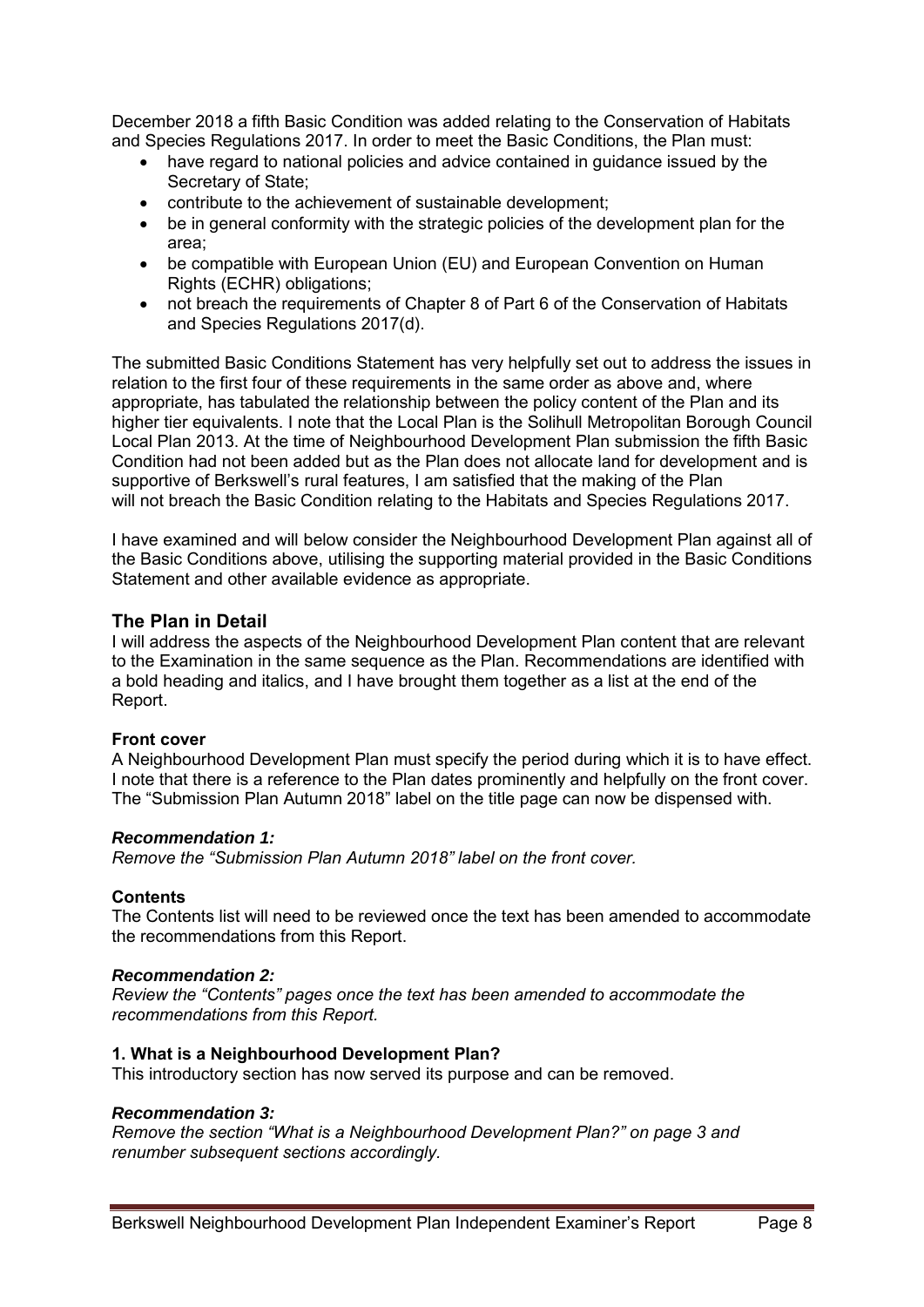## **2. Portrait of Berkswell Parish**

This is a helpful pen-picture of the Neighbourhood Area.

## **3. An NDP for Berkswell**

This section has helpful brevity but needs a reference for the Neighbourhood Development Plan (NDP) website in paragraph 3.8.

## *Recommendation 4:*

*Add a footnote reference for the "NDP website" mentioned in paragraph 3.8.* 

## **4. Vision and Objectives**

It would be helpful to include a note after the Objectives to explain that not all of these will be pursued through the land-use Neighbourhood Plan and an Appendix/Annex to the Plan addresses other actions for the Parish Council.

## *Recommendation 5:*

*Add after the statement of Objectives on page 11: 'Not all of these Objectives will be pursued through the land-use Neighbourhood Plan and an Appendix addresses other actions for the Parish Council'.* 

## **Planning Policies**

## **5. Housing in Balsall Common**

At the end of paragraph 5.1 there is an incorrect reference to "Appendix 2" but the Qualifying Body has agreed that the relevant Appendix (Appendix 1) should be deleted as it represents, as noted in paragraph 5.3, a snapshot which may mislead over the lifetime of the Plan. The last sentence of paragraph 5.16 refers to a "minimum" distance but to accord with the revised Policy wording – see below – the word "minimum" needs to be deleted.

## *Recommendation 6:*

*Under the sub-heading "5.Housing in Balsall Common": 6.1 In paragraph 5.1 delete the last sentence: "See Maps in Appendix 2."* 

*6.2 In the last sentence of paragraph 5.16 delete "minimum".* 

## **Policy B1: New Housing – General Principles**

## **1. Brownfield sites**

A representation queries the wording of criterion 1; partly it is queried on the basis of comparison with the NPPF 2018 wording but, as noted above, I am Examining against the 2012 NPPF. The representation comments: "The 2012 NPPF states (Paragraph 111) that the re-use of brownfield land should be encouraged, not that development on brownfield land must come forward before greenfield land will be released". I note that the Policy wording does not say "must" but instead says "should" but the thrust of the point is valid. Additionally I note that, given the location of the Parish within the Green Belt, the "release" of greenfield land is a strategic matter for Solihull MBC. Accordingly, whilst a preference for the use of brownfield land is reasonable, the wording of criterion 1 needs to be tempered to have regard to national policy.

The Qualifying Body has suggested revised wording which is over-lengthy given that the identification of sites for the Local Plan is a strategic matter and at an advanced stage.

## **2. Layouts and Accessibility**

There is a concern that some of the requirements within criterion 2 are over-prescriptive and therefore potentially in conflict with the NPPF expectation (para 59) that "design policies should avoid unnecessary prescription or detail and should concentrate on guiding the overall scale, density, massing, height, landscape, layout, materials and access of new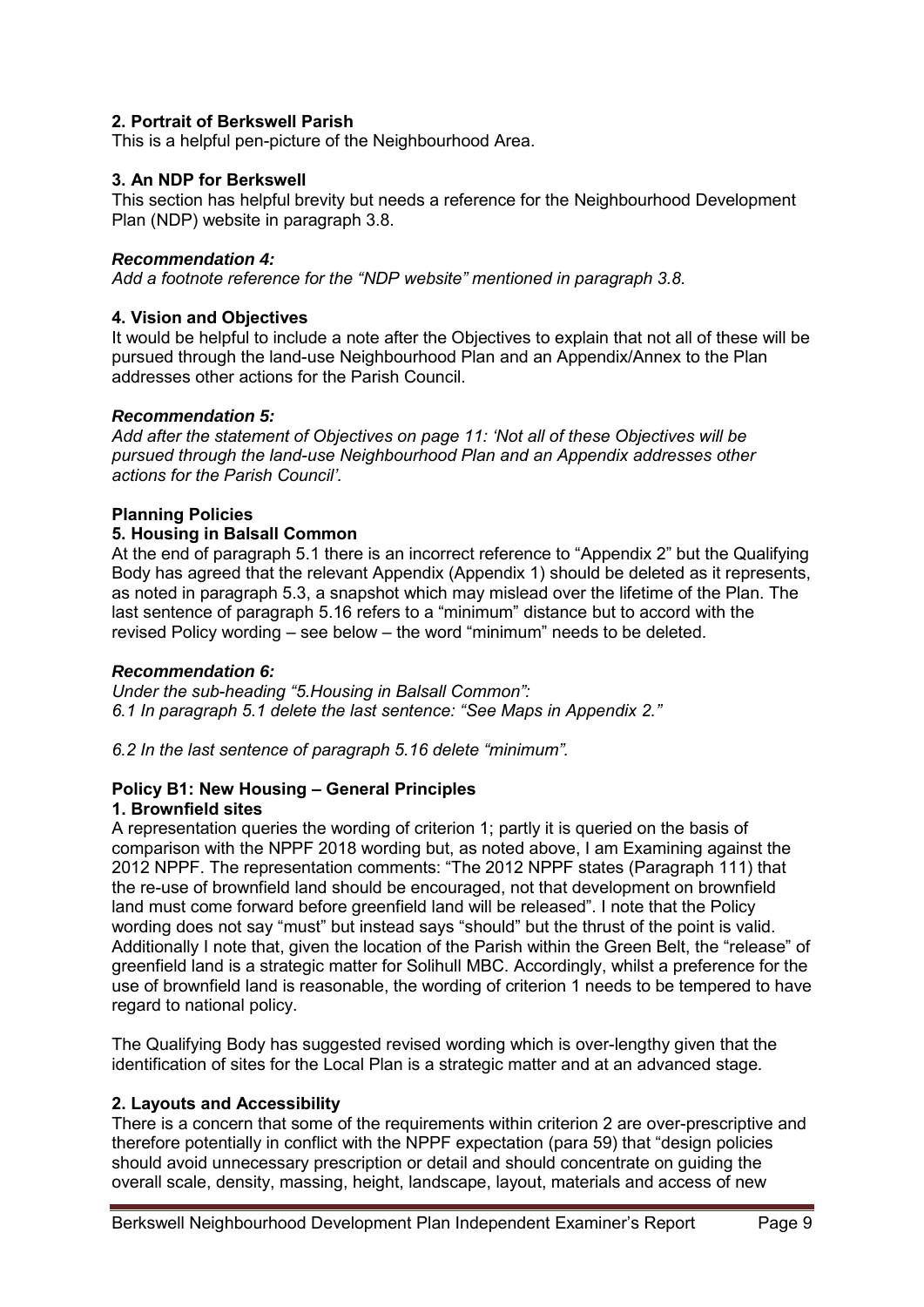development in relation to neighbouring buildings and the local area more generally". One representation notes that "A more flexible approach would reflect the need to design layouts to respond to site-specific context" and another suggests that "criteria b., c., j. and k. are deleted and replaced by a criterion that reads: Proposals should be supported by information explaining how the design and layout will facilitate social cohesion and community safety and security."

The Qualifying Body has commented on criteria b & c that the suggestion that "up to 20" dwellings is a beneficial scale derives from the existing character of the area and that the quantum of 250 dwellings is evidenced as appropriate by the success of the existing development at Riddings Hill. These are therefore locally sourced guidelines but should not be presented within "General Principles" as other than guidelines.

In relation to criterion 2d Secured by Design 2019 says (para 8.3): "Whilst it is accepted that through routes will be included within development layouts, the designer must ensure that the security of the development is not compromised by excessive permeability". The concern within the criterion for the potential for "rat runs" (source and destination unspecified) could be accommodated by a simple addition of 'and amenity' to the Secured by Design guidance.

In relation to criterion 2e it is unspecified what the related guidance on how to design out "parking on pavements and verges" might be; arguably it is a behavioural/non-land-use issue as much as a design one but it is evidently related to the levels of parking provision and this is the subject of Policy B8.

In keeping with Policy B9 it would be appropriate to expect 'attractive' as well as accessible routes in criterion 2f.

For criterion 2g a representation comments that "this criterion should specify that children's play areas are not necessarily required in all open spaces, only on those where the Borough's guidance requires it". The need for this amendment was agreed by the Qualifying Body.

Within criterion 2j it is suggested that the 30m distance guide is in part designed "to support a lower density pattern of development" but this is not the case if this is part of the Solihull standard. A representation comments: "This could be overly restrictive and not relevant for all sites. It is also in conflict with the NPPF's requirement for making effective use of land". Another representation comments that the application of the guideline could result is some fairly unusable spaces. The Qualifying Body has clarified that the distance is intended to apply to gardens where new and existing properties are back to back. The wording therefore needs improved clarity whilst making it more apparent that it is a guideline.

For criterion 2k there is a need to provide a reference for "Secured by Design".

## **3. Landscaping and Drainage**

A representation comments: "Policy 3a should be amended to reflect that fact that not all mature trees and hedgerows are worthy of retention. The desirability of retaining trees on sites should be identified through the production of site specific tree surveys". I note that the opening to the Landscape and Design section says "wherever possible" but the basis for a decision on retention would add clarity.

In criterion b a reference is required for the Natural Environment and Rural Communities Act 2006 (which should be named in full in the absence of a glossary). In the second sentence it would be correct to say 'may include' rather than "include".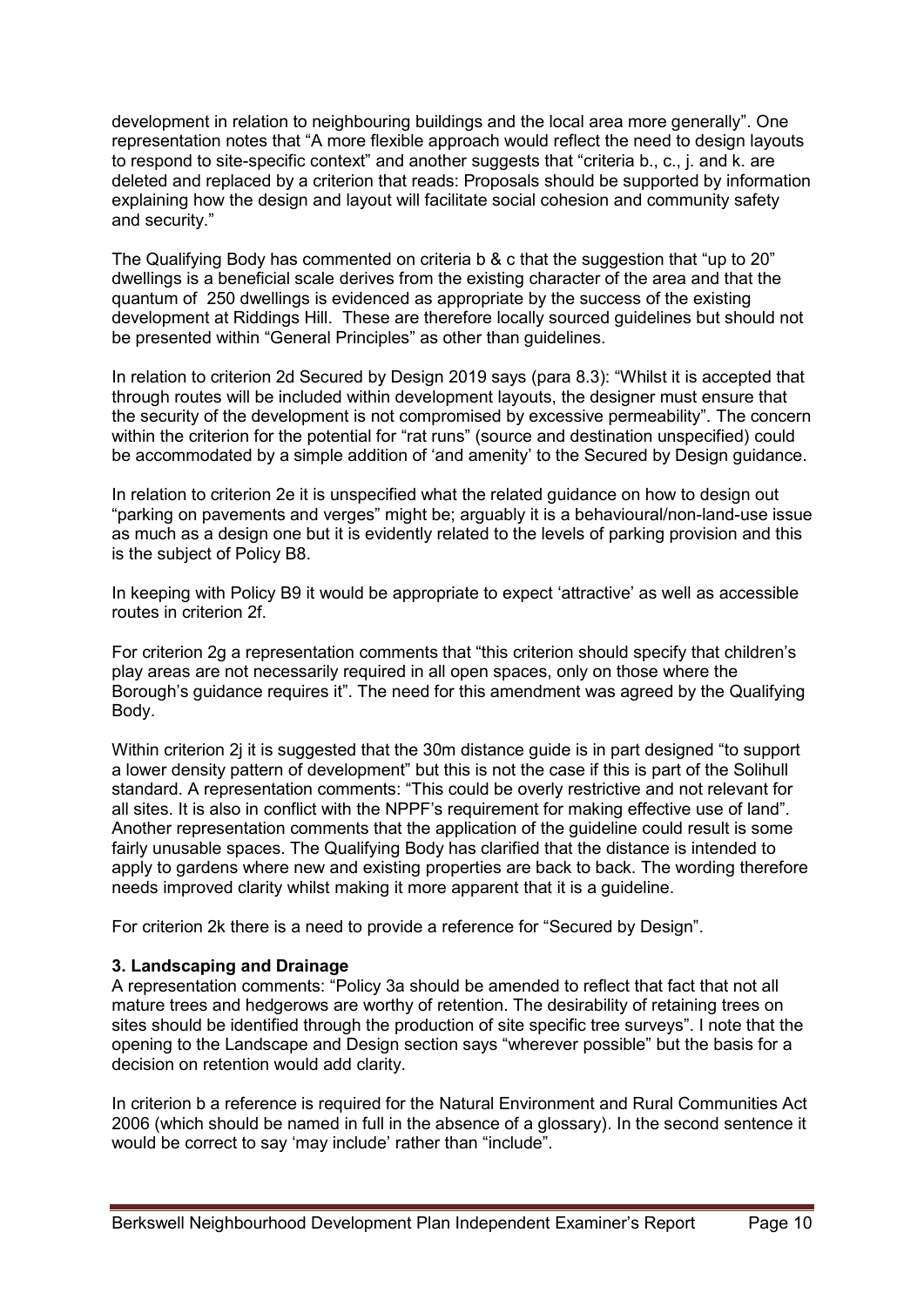In criterion c a reference is required for the "SuDS hierarchy". The Environment Agency has recommended that an additional point is included "to state that all new development should be located within Flood Zone 1 and where this is not viable, development must be steered to land at the lowest flood risk, following the application of the Sequential Test". Accordingly this might become criterion c and the existing criteria c & d renumbered.

With criterion 3d – as with  $2i$  – a representation comments that "this criterion should ideally avoid being too prescriptive about the need for open space to be located between existing and proposed housing. This may not always deliver the best layout in terms of a site's characteristics." The Qualifying Body has however responded that "it is important that development is seen as development of the community as a whole (old and new)". This is another instance where a "wherever possible" would be appropriate.

## **4. Building Design Principles**

Within criterion a the phrases "their position and design enhances the development" and "should be appropriate to the position proposed" are particularly open to a range of interpretations. The salient point it would seem is that the relationship between dwellings should be examined and justified in terms of height, scale and massing.

Within criterion c a representation queries why driveways must be the location for charging points. The Qualifying Body responded with a proposal to add another level of complexity about the sizing of garages. I believe it is reasonable for prospective owners to be allowed the choice of where a charging point is located.

I believe that we have already reached a point where solar roof panels are a normal part of house design and therefore the expectation within criterion d that houses should be "grouped together to create design compatibility" is an inappropriate prescription.

In relation to 4e a representation notes: "the criterion would be better reflecting the need for the provision of suitable storage of bins (and presumably cycles) rather than specifying it should be within the garden". The need for an amendment is agreed by the Qualifying Body.

## **5. Housing Mix**

Within section 5 the wording of criterion a suggests that all of the listed types of housing should be provided, including self-build and housing for older people on all sites. As a representation notes, this would be particularly difficult on smaller sites; therefore the Policy wording needs a slight modification.

The last bullet point of criterion 5a and criterion 5c are a duplication and only one is required.

## **6. Natural Environment**

The opening sentence here should end with a colon.

In relation to the last Policy sentence, the opening line of the Policy says "proposals will be required to address the following criteria", many of these criteria being "wherever possible". There is therefore no value in restating this again in different words at the end of the Policy.

## *Recommendation 7:*

*Amend Policy B1: New Housing – General Principles as follows: 7.1 Reword criterion 1 as: 'The reuse of brownfield sites will be preferred to the loss of greenfield land'.* 

*7.2 Combine criteria 2b, 2c & 2d and reword as follows: 'Layouts should be designed to help facilitate social cohesion and community security. In the Berkswell Neighbourhood Area context this suggests that larger developments should have character areas of around 250*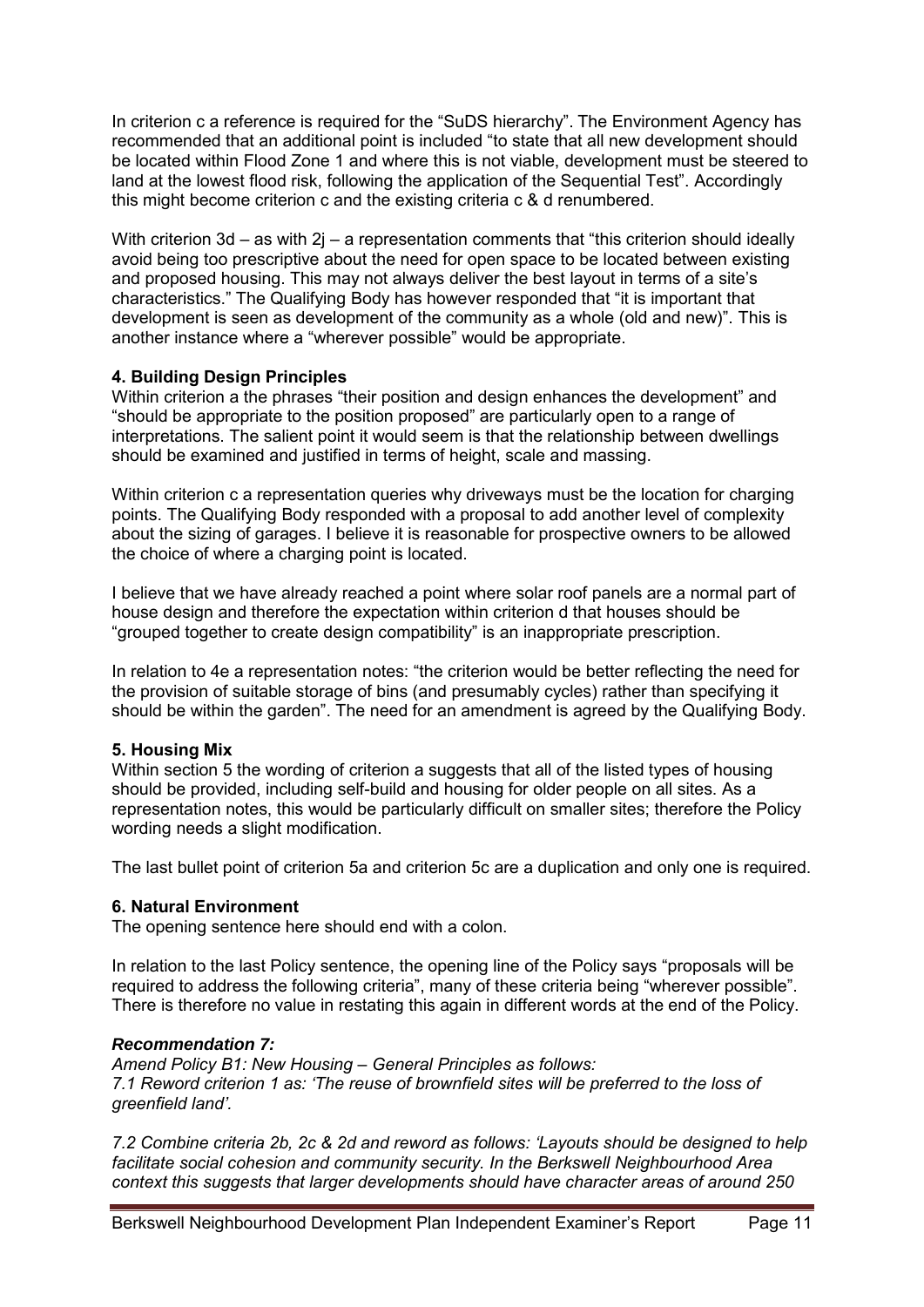*dwellings and all developments should aim for clusters of around 20 dwellings. Good legibility<sup>7</sup> is required but the security and amenity of the development should not be compromised by excessive through route permeability'; renumber subsequent criteria accordingly.* 

*7.3 In criterion 2e replace the wording after "pavements" with 'and tree planting wherever possible' (picked up from Policy B3).* 

*7.4 In criterion 2f add 'attractive and' before accessible.* 

*7.5 Combine criteria 2g, 2i and 2j to read: 'Quality public open and children's play space should be provided in accordance with the Solihull Green Space Strategy Review<sup>8</sup> or the successor document. New open and play spaces should normally be located between new and existing housing to serve the whole community; play spaces should benefit from natural surveillance. Where this location of the open space is not feasible, to help the transition the distance between new and existing dwellings should be toward the upper end of the range in*  the Solihull Housing Development Guidelines SPG<sup>6</sup> or successor document ie around 30m'; *renumber criterion 2k accordingly.* 

*7.6 Simplify criterion 3a as: 'A site specific survey should identify which mature trees and hedgerows make the most significant contribution to local landscape character and biodiversity and should therefore be retained and protected. New planting to replace losses or enhancing existing planting should use characteristic native species.'* 

*7.7 Within criterion 3b put the full name of the Natural Environment and Rural Communities Act 2006 alongside the acronym and provide a footnote source reference; in the second sentence add 'may' between "habitats" and "include".* 

*7.8 At the request of the Environment Agency add an additional criterion (as c with subsequent numbers amended accordingly) as follows: 'All new development should be located within Flood Zone 1 and where this is not viable, development must be steered to land at the lowest flood risk, following the application of the Sequential Test'.*

*7.9 Within criterion 3c add a footnote source reference for the SuDS hierarchy.* 

*7.10 Within criterion 3d replace "landscape buffer zones" with 'narrow corridors' and delete the second sentence (section 2 having addressed this matter).* 

*7.11 For clarity, simplify criterion 4a by removing "overlook, existing 2 storey properties and their position and design enhances the development. Such development should not".* 

*7.12 Reword criterion 4c as: 'Provision should be made per dwelling for electric vehicle charging'.* 

*7.13 Within criterion 4d delete "and grouped together to create design compatibility'.*

*7.14 Reword criterion 4e as: 'Suitable provision should be made within curtilages for secure storage and refuse/recycling bin enclosures'.* 

*7.15 Within criterion 5a replace ". The mix should include but not be limited to" with 'such as'.* 

*7.16 Delete criterion 5c (as it duplicates an item within 5a).* 

*7.17 Delete the last sentence of the Policy beginning "Where developers consider…"*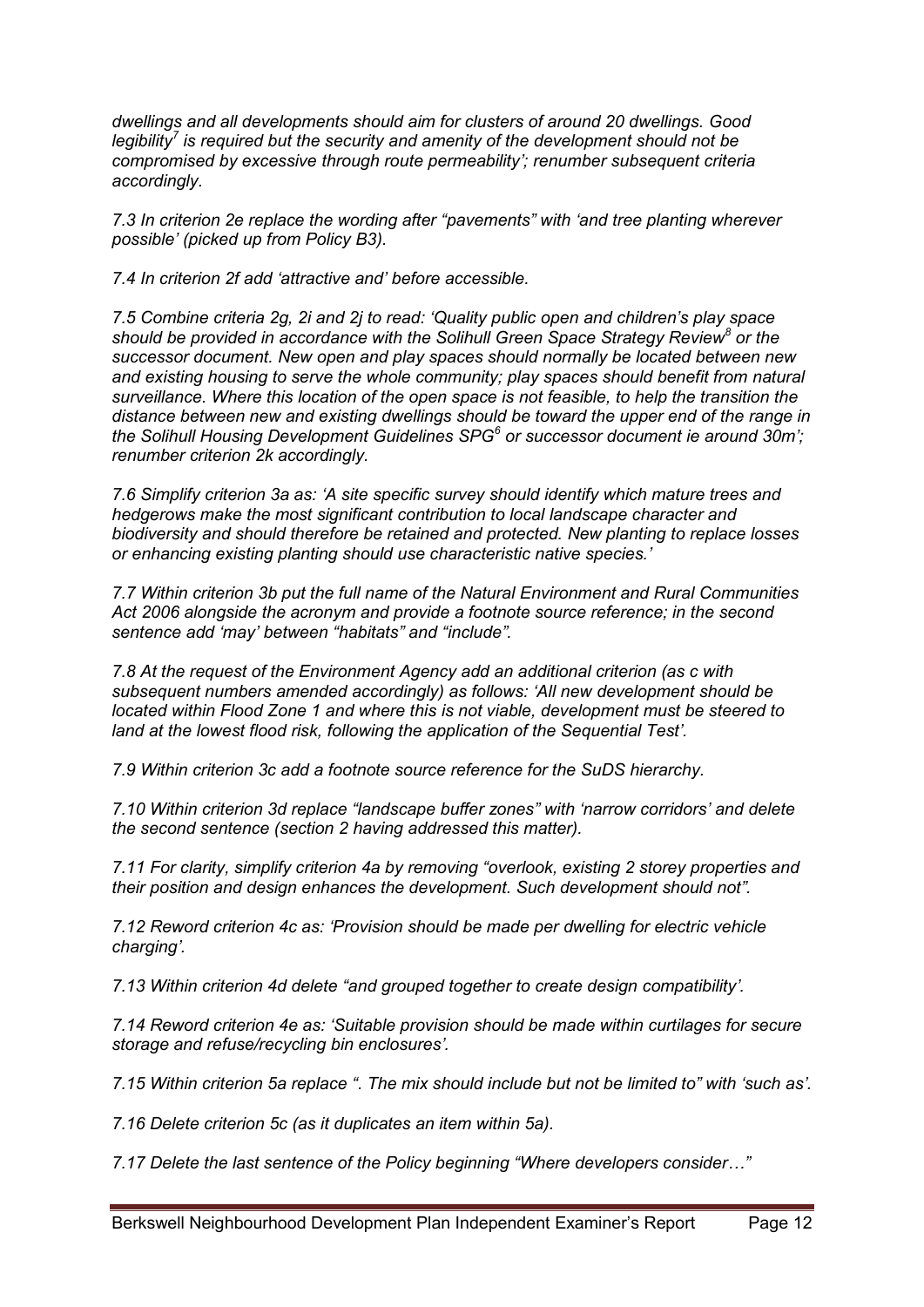As amended Policy B1 meets the Basic Conditions.

### **6. Housing in the Rural Areas**

I note that the definition of Affordable Housing referenced and included as Appendix 3 is not the 2019 definition. Given that there may be further updates it would be simpler to reference the NPPF Glossary at the foot of page 19.

### *Recommendation 8:*

*Replace the footnote presently on page 19 with a reference to the NPPF 2019 Glossary.*

## **Policy B2: Rural Exception Local Needs Housing in Berkswell Village**

Rural Exception sites are supported within the NPPF (para 54) and within the Solihull Local Plan Policy P4. As I first read this Policy it is intending to accommodate multiple developments of "1 to 2" homes should evidence of need be provided, thus making no presumption about the scale of needs that will come forward in the future; this was confirmed by the Qualifying Body.

## *Recommendation 9:*

*Within Policy B2: 9.1 Number the paragraphs.* 

*9.2 In the first line make "development" plural and add 'around' between "of" and "1".* 

As amended Policy B2 meets the Basic Conditions.

## **7. Protecting [the] Rural Area and Local Landscape Character**

Paragraph 7.5 is no longer appropriate for a Plan on the verge of being 'made' and therefore it should be deleted. In the first bullet point of paragraph 7.10 "boarded" is used instead of 'bordered'; I understand that this derives from an error in the original text so that should be acknowledged. In a Plan that is generally well referenced, it is surprising to find that the HER noted in paragraph 7.18 lacks a reference as does the Ecological Report noted in the following paragraph. However it is pleasing to see that the representation from Historic England commends the approach as "exemplary".

#### *Recommendation 10:*

*Under the heading "Protecting [the] Rural Area and Local Landscape Character": 10.1 Delete paragraph 7.5 and renumber subsequent paragraphs accordingly.* 

*10.2 Within the first bullet point of paragraph 7.10 add '(sic) after the word "boarded".* 

*10.3 Add footnotes to reference the HER and the Preliminary Ecological Report in paragraphs 7.14 and 7.19 respectively.*

## **Policy B3: Protecting Local Landscape and Built Character**

An NPPF Core Planning Principle (para 17) says planning should "take account of the different roles and character of different areas, promoting the vitality of our main urban areas, protecting the Green Belts around them, recognising the intrinsic character and beauty of the countryside and supporting thriving rural communities within it". Solihull Local Plan Policy P10 does likewise. Unlike Policy B1, the numbering of Policy B3 (and some subsequent Policies) involves numerous elements that are all numbered 1, 2 or 3 etc; there needs to be a tiered numbering adopted to allow elements to be appropriately distinguished.

#### Landscape Character

A representation comments: "In terms of criterion 1 of this Landscape Character policy, it is worth noting that the Balsall Common Eastern Fringe is a different landscape character area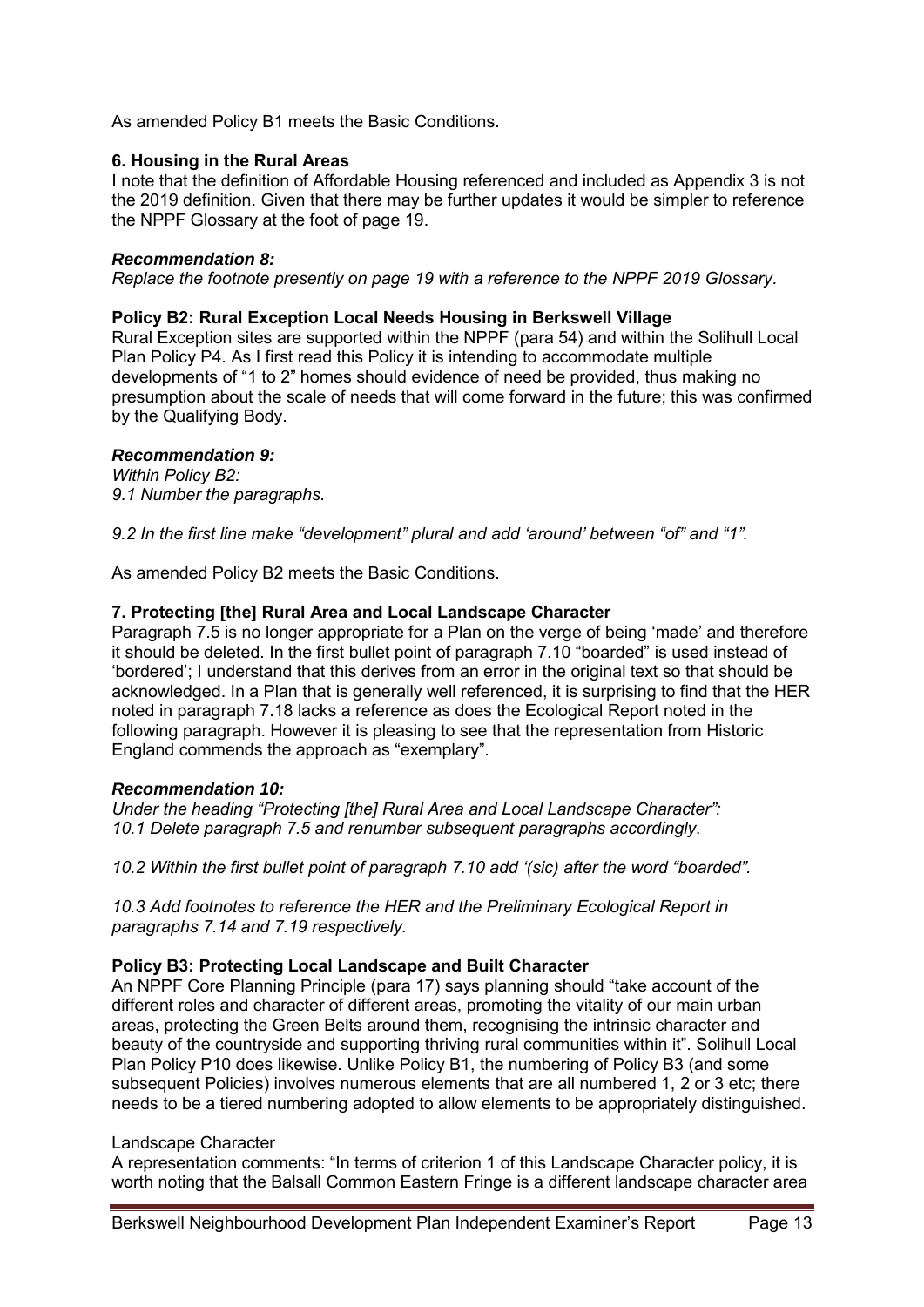than the rest of the area to the north (Berkswell Landscape Character Area 4 Rural Centre, Sub Area 4D)". The Qualifying Body noted that "local character" within the Policy is intended to mean 'local to the site' and therefore further clarity is required.

Paragraph 2 of this Policy refers to "[landscape] features of identified local heritage interest such as ridge and furrow"; in saying "identified" and "such as" the question is begged as to how the prospective developer will know of the location of these and the other such features not mentioned but apparently identified. The paragraph goes on to consider "landscape features and wildlife habitats of identified value" and again uses "identified" and "such as" but fails to refer to the specifics in Map 2 whilst including the much more nebulous elements of "semi-natural grassland" and "river wetlands" which the text seems to acknowledge will not all be of equal interest/importance. Given that many of these features have been lost over time with agricultural change it must be questionable that it is realistic/reasonable for development to "retain" all "such" features; the Policy itself acknowledges mitigation. The Qualifying Body has advised that the source of the "features" would be the HER and the Preliminary Ecological Report referenced earlier. They also accepted that there is significant overlap between paragraphs 2 and 3 and that some editing is appropriate for clarity. The reference to "street trees" is inappropriate within a landscape Policy but I included for it earlier under Policy B1.

#### *Recommendation 11:*

*Under the headings "Policy B3: Protecting Local Landscape and Built Character" and "Landscape Character":*

*11.1 Within criterion 1 between "character" and "as" add 'within the Neighbourhood Area'; add a footnote reference for the Solihull Borough Landscape Character Assessment.* 

#### *11.2 Combine criteria 2 & 3 and reword as follows:*

*'Landscape features of heritage or wildlife value (as identified in the Historic Environment Summary Report\* and the Preliminary Ecological Report\*) should be conserved according to their significance. Where mitigation measures are appropriate the evidence based proposals should include for locally-appropriate features such as tree-planting, hedges and ponds.' [\* indicates footnote required]* 

#### Built Character

There is some overlap between criteria 2 & 4 and the Qualifying Body has suggested a reformatting for clarity.

#### *Recommendation 12:*

*Under the headings "Policy B3: Protecting Local Landscape and Built Character" and "Built Character": 12.1 Swap criteria 2 & 3.* 

*12.2 Within the renumbered criterion 3 delete the wording after "roofs".* 

#### Heritage Assets

Paragraph 2 seems to compact together a number of different ways that heritage assets might be harmed whilst implying that all will be considerations in every instance. I believe that the first two sentences, in conjunction with national and Local Plan policies, are sufficient. Further, a representation notes: "Criteria 2 should be amended to remove the reference to 'great' weight being applied to the conservation of [all] heritage assets. NPPF (2012) Paragraph 132 states that great weight should be given to the conservation of a 'designated heritage asset' and Policy B3 should reflect this."

Paragraph 5 is a matter that would be dealt with through Listed Building legislation which is not the same as that through which Local and Neighbourhood Plans are provided for.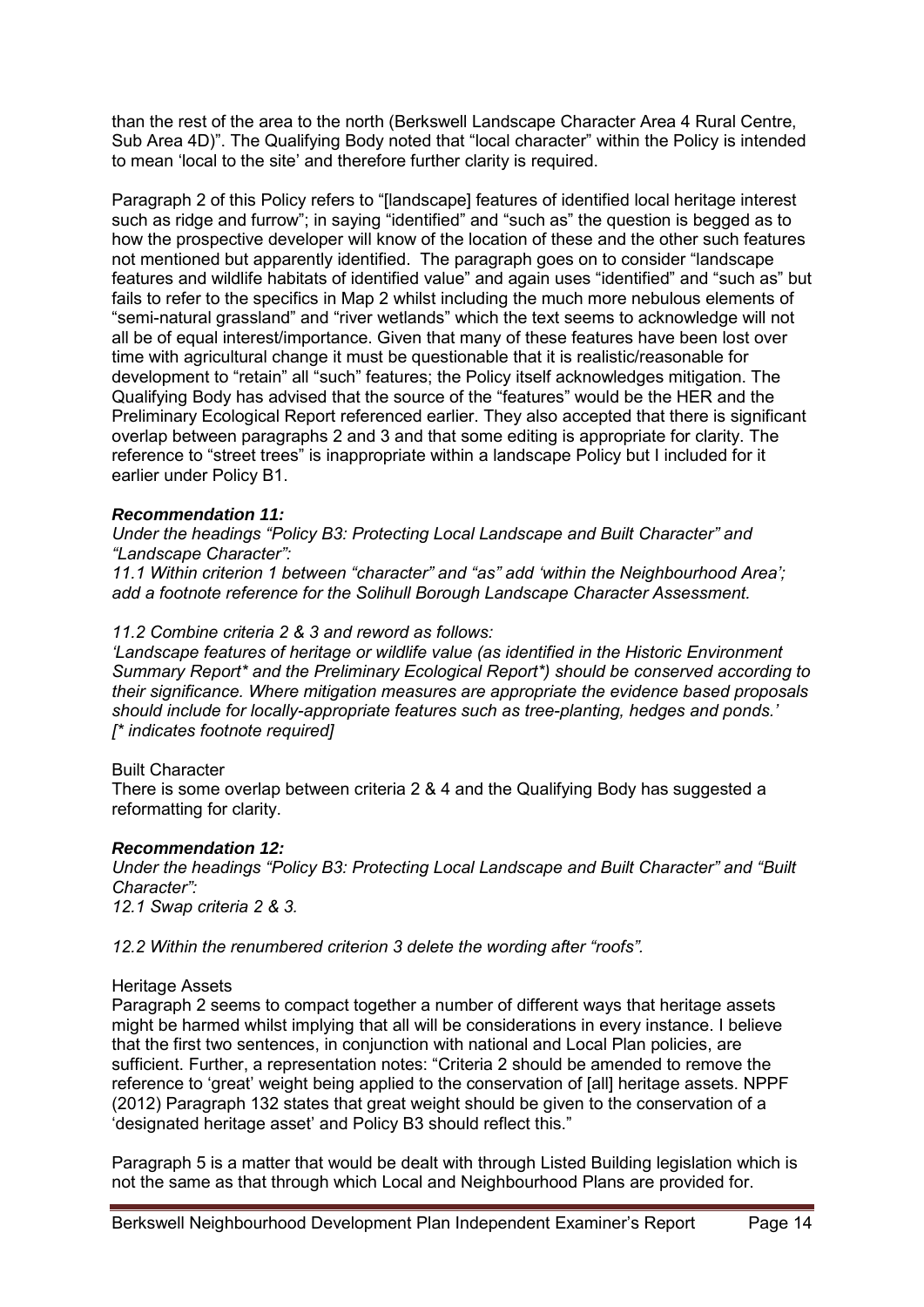Accordingly, whilst the point might be noted within the supporting text, it should not form part of a land use Policy.

## *Recommendation 13:*

*Under the headings "Policy B3: Protecting Local Landscape and Built Character" and "Heritage Assets":*

*13.1 For clarity in criterion 1 replace "between" with 'with' and delete "and any aspect of the proposal".*

*13.2 Within criterion 2:* 

*13.2.1 Replace the first sentence with: 'The Parish's heritage assets should be conserved in a manner appropriate to their significance; 13.2.2 Delete the second sentence (as it repeats criterion 1);* 

*13.2.3 Within the third sentence replace the words "whether it has been" with 'as appropriate it should be'.* 

*13.3 Delete criterion 5.* 

Large Agricultural Buildings in the Open Countryside

The content of criterion 1 does not match with the sub-heading; the use of 'Non-residential' in the heading would be more appropriate. I can see that "large" has been used to accommodate the fact that many agricultural buildings will be permitted without the need for a planning consent.

#### *Recommendation 14:*

*Under the headings "Policy B3: Protecting Local Landscape and Built Character" and "Large Agricultural Buildings in the Open Countryside", in the latter heading replace "Agricultural" with 'Non-residential'.* 

As amended Policy B3 meets the Basic Conditions.

#### Local Green Spaces

This section is very thoroughly presented. However, a significant number of representations reassert the point noted in the text in relation to the green area named as "The Recreation Ground" (although I note the base map annotates it as "Playing Field") that the proposed Space is private land. The text in paragraph 7.30 acknowledges that "public access is not one of the criteria in the NPPF". But Planning Practice Guidance also notes: "Land could be considered for designation even if there is no public access (e.g. green areas which are valued because of their wildlife, historic significance and/or beauty). Designation does not in itself confer any rights of public access over what exists at present" (Ref: 37-017-20140306). Therefore there is no prospect that the land could be considered as public recreation space unless the owner agreed, access rights were established or the land was leased/purchased for this purpose. Planning Practice Guidance further clarifies that "There is no need to designate linear corridors as Local Green Space simply to protect rights of way, which are already protected under other legislation" (Ref: 37-018-20140306). But amongst those making representations there seems to be an evident belief that public access is at stake. This notion is reinforced by the survey evidence included with the Consultation Statement accompanying the Plan which concentrates on establishing that the whole field has been accessed by residents (not just the Right of Way footpath).

Representations also assert that the Plan assessment against the NPPF criteria overplays the claimed recreation, tranquillity and wildlife value of the land in question and that, as a consequence, the "demonstrably special" and "particular local significance" requirements are not established. Further comments suggest that these concerns have been ignored or inadequately addressed within the consultations.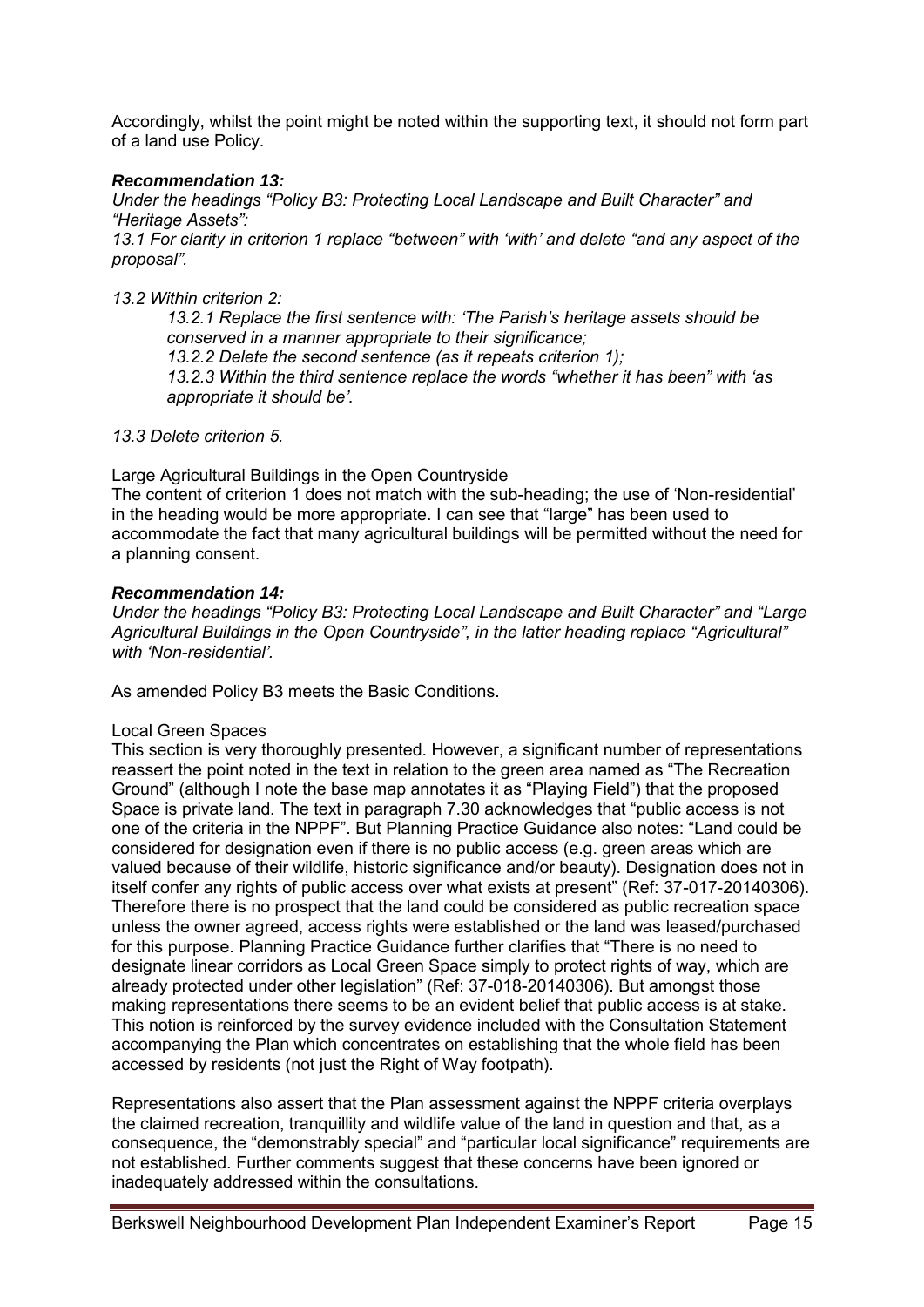I would comment that, as far as I can tell from an indistinct map within the Solihull MBC Local Plan 2013, the land in question is within the current Green Belt. The NPPF establishes that (para 78) "Local policy for managing development within a Local Green Space should be consistent with policy for Green Belts". Therefore, there is no obvious benefit from the designation of Green Belt land as Local Green Space since it will only confer the same level of protections from which the land already benefits. Planning Policy Guidance says: "If land is already protected by designation, then consideration should be given to whether any additional local benefit would be gained by designation as Local Green Space" (Ref: 37-011- 20140306).

However, a number of representations note that the land has been identified by Solihull MBC (confirmed by Solihull MBC) as a site with housing potential that is actively being considered for allocation within the Local Plan Review which is still in progress. I see that the current Solihull MBC Draft Local Plan Supplementary Consultation notes that "Some of the sites, in particular Barratt's Farm, have multiple and potential complex land assembly issues. It is important that sites such as this are considered in a comprehensive manner to avoid piecemeal developments occurring…….Before being finally included in the plan, it will be necessary for the varied land interests to demonstrate to the Council that they are prepared to work on a collaborative and comprehensive basis to ensure a quality development is possible and can be satisfactorily delivered." The related draft Concept Masterplan appears to have the land identified as having potential for "low density housing" whilst having a number of other sites identified for public open space. Solihull MBC comments that this Concept Plan should carry "little weight at this stage of the Local Plan Review process"; however they go on to note that work around the Concept Plan "also identifies areas that have been found to have significant ecological value, which do not include the land proposed for the [Local Green Space]".

Planning Practice Guidance says: "Designating any Local Green Space will need to be consistent with local planning for sustainable development in the area. In particular, plans must identify sufficient land in suitable locations to meet identified development needs and the Local Green Space designation should not be used in a way that undermines this aim of plan making" (Ref: 37-007-20140306). Given that the Neighbourhood Plan does not aim to allocate land for housing it cannot itself conclude that local needs are capable of being met, although I appreciate that its stated preference is for the reuse of brownfield land. However, as the Qualifying Body has noted: "The Draft Local Plan estimates that the housing capacity of the Recreation Ground (Blessed Robert Grissold field) site is 47 [dwellings]" whilst "The January 2019 draft of the Local Plan identifies 1755 houses for Balsall Common of which about 1195 of which (*sic*) fall within Berkswell Parish". The housing capacity of the field is therefore small in comparison to the potential housing allocation as a whole, but that allocation is by no means certain at this stage.

The Qualifying Body has also commented that the Space would make an attractive and inviting entrance to the footpath which will prospectively connect the existing and possible new housing. But other Policy within the Plan addresses this point (and I earlier suggested a minor modification that would improve that). And at this stage the Concept Plan – as noted above – has yet to be resolved or adopted.

If a proposed Local Green Space meets the NPPF criteria in full (para 77) (and the other NPPF and Guidance considerations as above) then that space should be designated. In relation to the green area named as the "Football Ground" I am satisfied that the criteria are met and no objectors have questioned that. However, in relation to the green area named as the "Recreation Ground" I am not satisfied that all the criteria have been met and my reasoning is: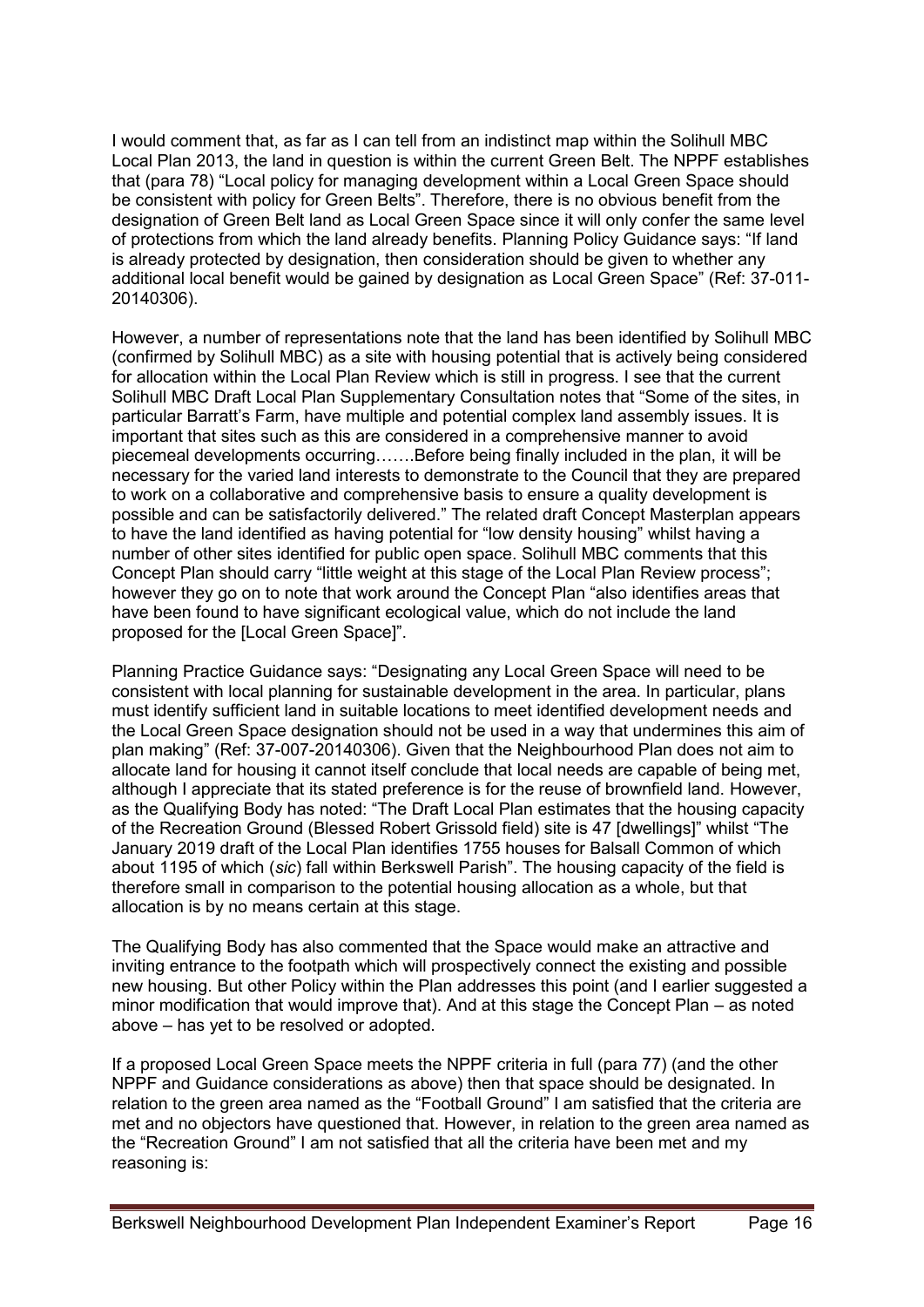- I agree that the green area is "in reasonably close proximity to the community it serves" and no objectors have questioned that;
- I agree that the green area "is local in character and not an extensive tract of land" and no objectors have questioned that;
- I cannot agree that the green area is "demonstrably special to the local community". In part this is because there clearly is no unanimity of view but also a significant number of those that assert its significance evidently do so because of a perceived recreational value that no longer exists (beyond the Right of Way) since the owners fenced off the largest part of the area, as is their right. I must interpret "special" as being 'above the ordinary' because the NPPF (para 77) says: "The Local Green Space designation will not be appropriate for most green areas or open space"; from my visit to the area it was apparent that the field named as the Recreation Ground is indistinguishable in character from adjacent open fields which are equally inaccessible because they are privately owned. The green area is demonstrably used, to the extent that the Right of Way allows, and it is demonstrably green but of themselves these are not sufficient to justify designation. However, within the justification in the Plan it is noted that "the site is also special because of its tranquillity and value for wildlife" and it "is surrounded by mature trees and hedgerows which add to the sense of a quiet green oasis in the midst of a built-up area". In fact the green area forms the edge of the open Green Belt of which it is a part and this will continue to be the case unless, when the new Local Plan is adopted (after public Examination), the status of the land is changed. If the status of the land does change then other Policies in this Plan make ample provision within any housing development for well-located public open space to be provided that is useable by the existing and new residents, and for the protection of mature trees.
- Even if I found a way to establish, on balance, that the green area is demonstrably special, no evidence has been provided to show that it also "holds a particular local significance". A number of representations have asserted that it 'held' a local significance as a recreation area but that has not endured because of restricted access. The local authority has noted that the green area does not have any significant ecological value according to the survey work undertaken for the draft Local Plan. The green area is not identified within the HER and no-one has evidenced any historical significance for it. No-one has claimed that the field has a "particular" beauty; as I note above it is indistinguishable from adjacent agricultural fields. There have been no other claims to "particular" significance.

Therefore, since not all the criteria have been met, I must conclude that the green area named as the Recreation Ground should not be designated as a Local Green Space.

## *Recommendation 15:*

*Under the heading "Local Green Spaces":* 

*15.1 Reword paragraph 7.28 as: 'One site is proposed as a Local Green Space for protection in Policy B4. This is the triangle of land off Lavender Hill; Lane which includes the football ground – see Map 4.'* 

*15.2 Delete paragraphs 7.29 & 7.30 and renumber 7.31 as 7.29.* 

*15.3 In paragraph 7.31 delete "second".* 

*15.4 Delete pages 35 – 37; on page 38 delete "Table 2" from the heading; on page 40 amend "Map 4b" to 'Map 4'.*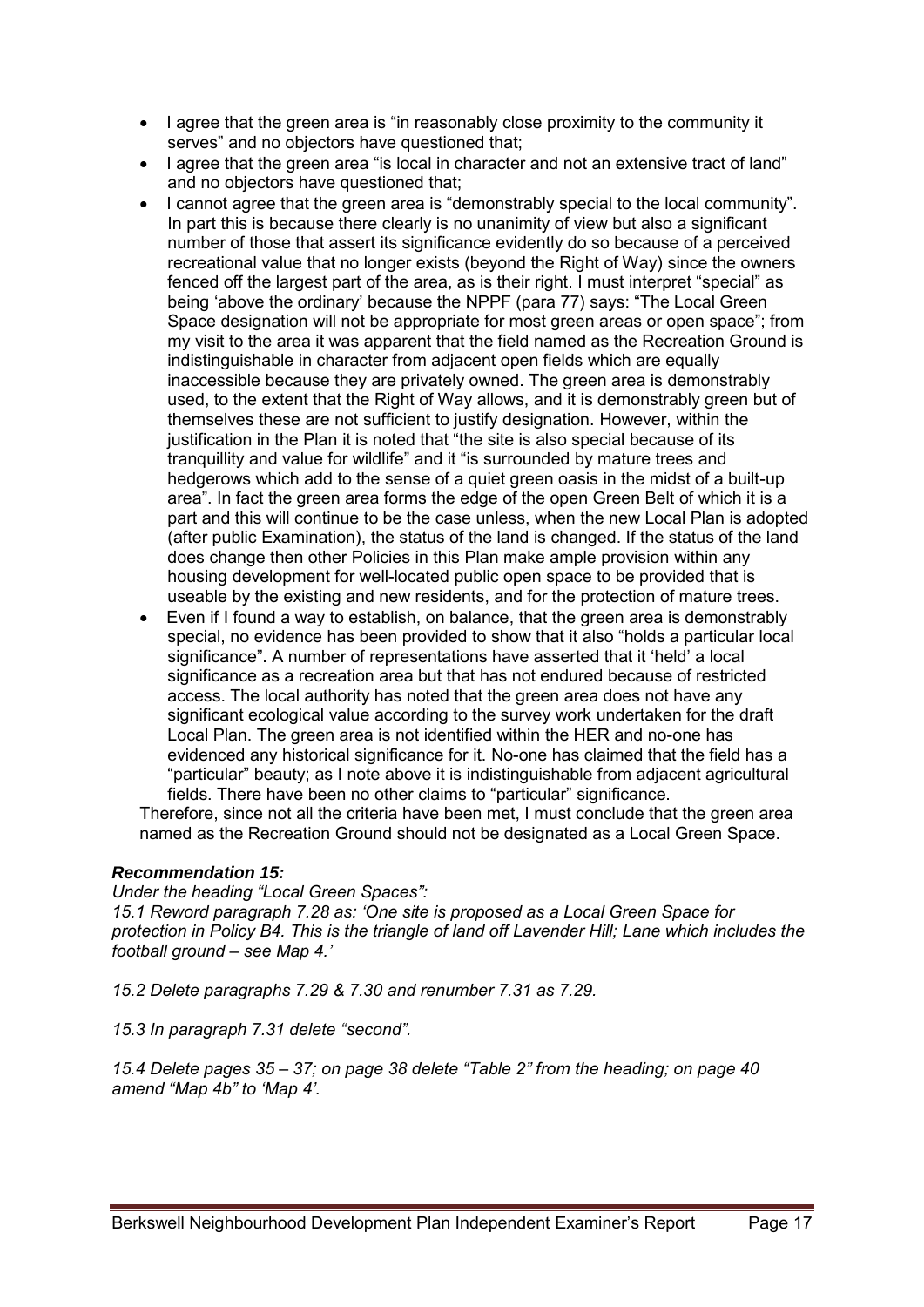#### **Policy B4: Local Green Space**  *Recommendation 16:*

*Reword Policy B4 as: 'The following green area as shown on Map 4 is designated as a Local Green Space: The Football Ground on Lavender Hall Lane, Balsall Common.'* 

As amended Policy B4 meets the Basic Conditions.

## **8. Protecting Berkswell Conservation Area**

The NPPF (para 126) supports "a positive strategy for the conservation and enjoyment of the historic environment". Local Plan Policy P16 addresses the Conservation of Heritage Assets & Local Distinctiveness. To these Policy B5 can legitimately add local detail.

## **Policy B5: Berkswell Conservation Area**

As noted earlier this is one of the Policies where a tiered numbering system is required.

New Buildings

Criterion 5 unnecessarily uses "traditional" twice.

#### *Recommendation 17:*

*Under the headings "Policy B5: Berkswell Conservation Area" and "New Buildings" within criterion 5 delete "usually traditional ones".* 

### **Extensions**

In criterion 2 "fully justifiable" would more appropriately be worded as 'fully justified' since this requires the design solution to be explained.

### *Recommendation 18:*

*Under the headings "Policy B5: Berkswell Conservation Area" and "Extensions" within criterion 2 replace "fully justifiable" with 'fully justified'.* 

#### **Conversions**

The Qualifying Body has advised that this section of the Policy relates to the conversion or sub-division of non-residential properties within the Conservation Area; accordingly the title needs to make this clear and the text needs adaptation to accommodate sub-division.

## *Recommendation 19:*

*Under the headings "Policy B5: Berkswell Conservation Area" and "Conversions": 19.1 Replace the heading "Conversions" with 'Conversion or Sub-Division of Non-Residential Properties'.* 

*19.2 Replace the opening sentence with: 'Proposals for conversion or sub-division will be supported where the existing building can accommodate such alteration without substantial or complete rebuilding, and where the alterations do not detract from the character of the original building, the character and appearance of the Conservation Area, or the special interest and setting of any relevant listed buildings.'*

#### Views and Open Spaces

Within criteria 2 the use of "maintained" is open to misinterpretation – the more appropriate word is 'conserved'.

## *Recommendation 20:*

*Under the headings "Policy B5: Berkswell Conservation Area" and "Views and Open Spaces" in criterion 2 replace "maintained" with 'conserved'.*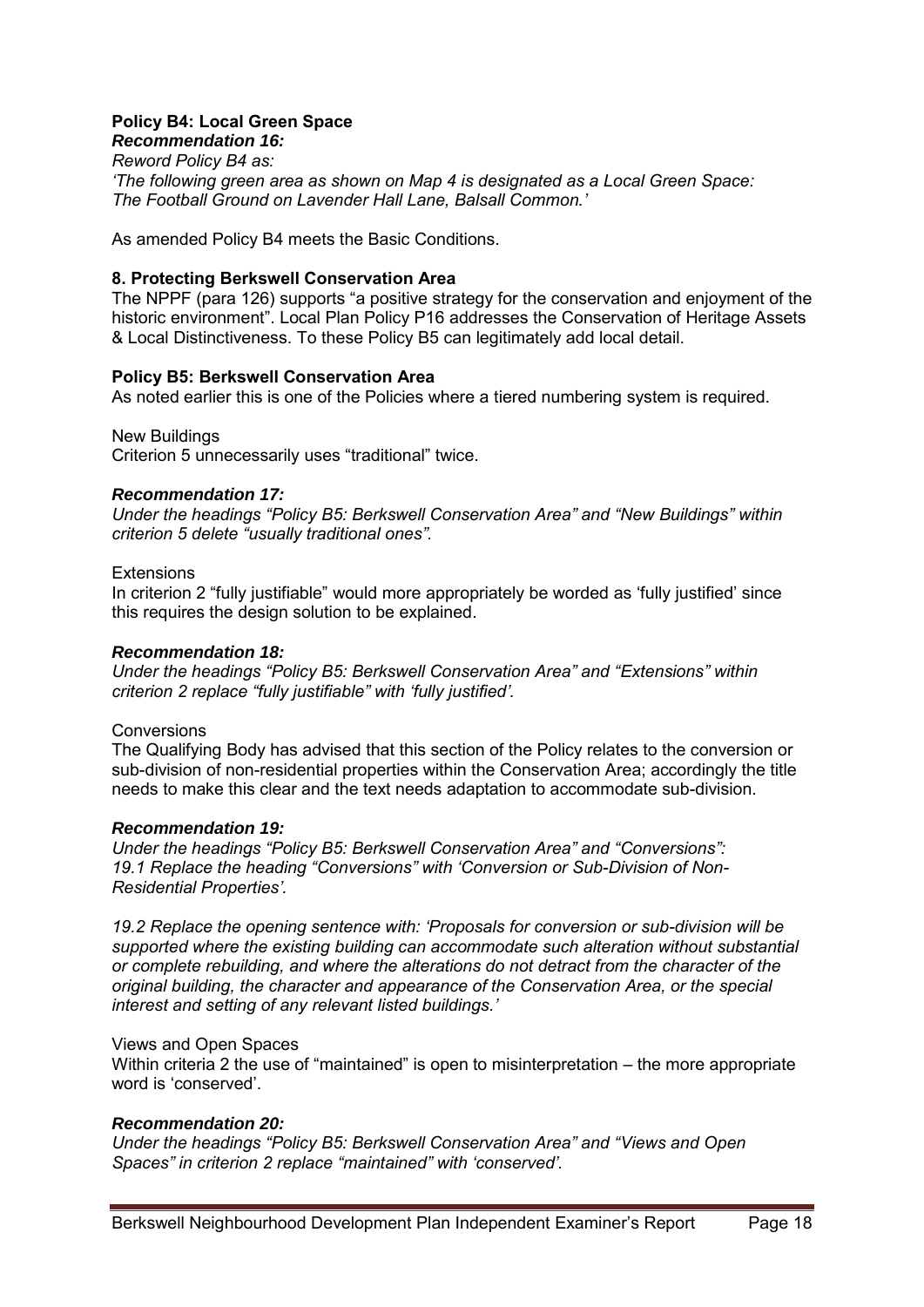As amended Policy B5 meets the Basic Conditions.

## **9. Conversion of Former Agricultural Buildings**

## **Policy B6: Conversions of Former Agricultural Buildings**

The Qualifying Body has clarified that this Policy relates to buildings in the open countryside and therefore this should be added to the heading. The NPPF (para 28) supports "the development and diversification of agricultural and other land-based rural businesses". The Local Plan Policy 17 adds some specific cautions about buildings in the Green Belt that should be acknowledged within Policy B6.

It is unclear what "Existing access arrangements should be used" is intended to imply. In context it is apparently not about the position of a front door but rather vehicular access. It is also unclear whether an existing access must be "suitable and adequate" before conversion will be supported or if it is expected that accesses can be made "suitable and adequate" for connecting to the local road network; some clarity is needed. I also note that parking areas should 'screened' or 'concealed' depending on whether paragraph 4 or 5 is addressed which is unhelpful duplication.

#### *Recommendation 21:*

*Under the heading "Policy B6: Conversions of Former Agricultural Buildings": 21.1 Add to the title 'in the Open Countryside'.* 

*21.2 Add paragraph numbering.* 

*21.3 Within the first criterion replace "sensitive to the existing character and form" with 'sensitive to the existing character, form and any special designation".* 

*21.4 Within the fourth criterion delete the first and last sentences and add 'or if necessary made suitable' between "suitable" and "and".* 

As amended Policy B6 meets the Basic Conditions.

#### **10. Accessibility and Infrastructure**

#### **Policy B7: Improving Car Parking Facilities at Berkswell Station**

As is noted within the text, Policy B7 is not supported with sufficient evidence to justify the allocation of a specific site, instead the Policy is supportive of provisions to enhance rail passenger facilities which would contribute to the Plan's sustainability objectives. In their representation the Environment Agency "noted that in paragraph 10.7 [it says] that there is 'a narrow strip of land in Flood Zone 3' to the west side of the West Coast Main Line. Within the policy text, it states that 'development of a two storey car park building and / or an extension to the current car park to the West of the West Coast Main Line'. Development within Flood Zone 3 should be avoided and the extension of the car park should take place within Flood Zone 1. We would recommend including this within the Policy wording."

#### *Recommendation 22:*

*Within Policy B7 at the end of the first sentence add 'provided these do not fall within Flood Zone 3'.*

As amended Policy B7 meets the Basic Conditions.

## **Policy B8: Car parking and Cycle Storage**

Government policy on provision for car parking starts from a different place to that apparent in the Berkswell Plan. Whilst I am examining against the NPPF 2012 the most up-to-date indication of policy is provided by the NPPF 2019 which says (para 102) "patterns of movement, streets, parking and other transport considerations are integral to the design of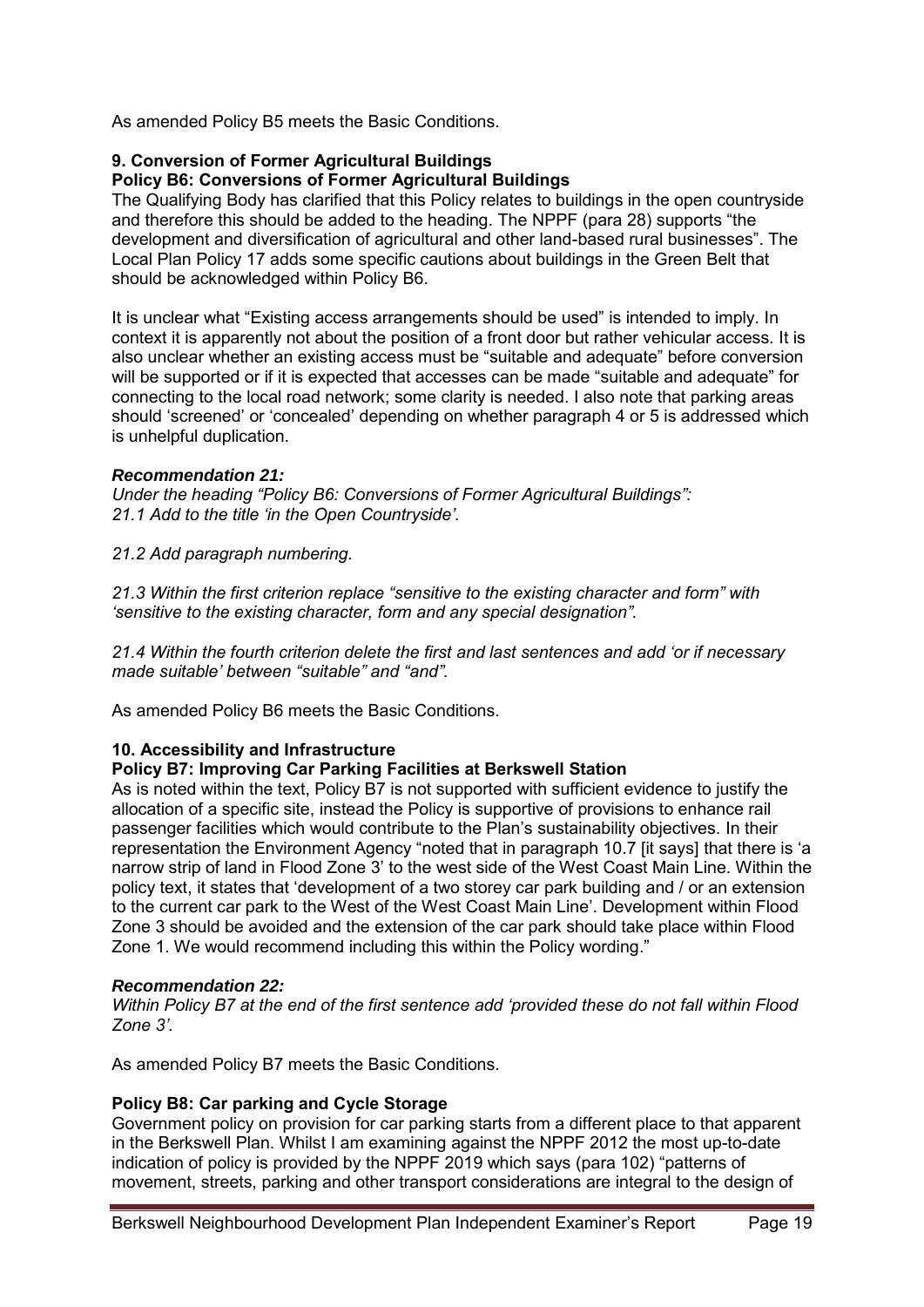schemes, and contribute to making high quality places" and (para 105) "If setting local parking standards for residential and non-residential development, policies should take into account: a) the accessibility of the development; b) the type, mix and use of development; c) the availability of and opportunities for public transport; d) local car ownership levels; and e) the need to ensure an adequate provision of spaces for charging plug-in and other ultra-low emission vehicles" and (para 106) "*Maximum* [*my emphasis*] parking standards for residential and non-residential development should only be set where there is a clear and compelling justification *that they are necessary for managing the local road network* [*my emphasis*] or for optimising the density of development in city and town centres and other locations that are well served by public transport". The pre-amble to Policy B8 is therefore confused and it certainly should not read as a rehearsed argument with the Local Planning Authority.

Whilst there may be a basis for requiring developers to address the criteria set down in the NPPF para 105 the Policy does not actually seem to require anything to be done with the "evaluation" (and the evaluation factors do not all seem to relate to the "number of spaces"). A representation comments: "The emerging Local Plan Policy P8 (Managing Travel Demand and Reducing Congestion) states that the Council will support development proposals which: 'take an evidence-based approach to demonstrate appropriate car parking provision, taking account of location, trip rates and, where relevant, travel plan targets and forecast levels of car ownership'. It is considered that the evidence-based approach would be more appropriate than seeking to apply specific parking standards through the NP."

I find no convincing evidence that there is a basis for some of the more extreme measures:

- Requiring all roads, whatever their likely usage, to allow for on-street parking despite the thrust of the Policy to require off-street parking provision would have a significant impact on design/densities achievable. The Qualifying Body has suggested that there is already a successful precedent for this on the Kemps Green estate, Balsall Common but the Plan document notes that the use of electric charging points will generally require off-street parking.
- "1 additional car parking space per bedroom" excluding the garage whatever its size – I doubt that any development could meet this standard *and* meet the design requirements of Policy B3. The Qualifying Body would however wish this to be the "default position" but with a preference for adequate communal parking to supplement on-site parking.
- "Unless the developer can demonstrate that the garage provision will actually be used for parking" – no indication is provided on how this might be achieved. The Qualifying Body has subsequently suggested that this might be addressed by better design but the NPPF cautions against being too prescriptive (para 59).

However the Qualifying Body has demonstrated that there are comparatively high levels of car ownership and poor public transport provision within the Neighbourhood Area. Unfortunately some of their suggested remedies, provided in response to my questions, are beyond the scope of a land-use Neighbourhood Plan. The thrust of the NPPF expectation is that the developer should be able to devise an appropriate approach based on evidence – it is therefore appropriate for Policy B8 to draw attention to the evidence (although this may of course vary over time) and expect that it will be acted upon.

## *Recommendation 23:*

*23.1 Delete paragraph 10.13 except for the sections 4 & 5 within that (which add information to that in paragraphs 10.11 & 10.12) which should be given their own paragraph numbers and paragraph 10.14 renumbered accordingly.*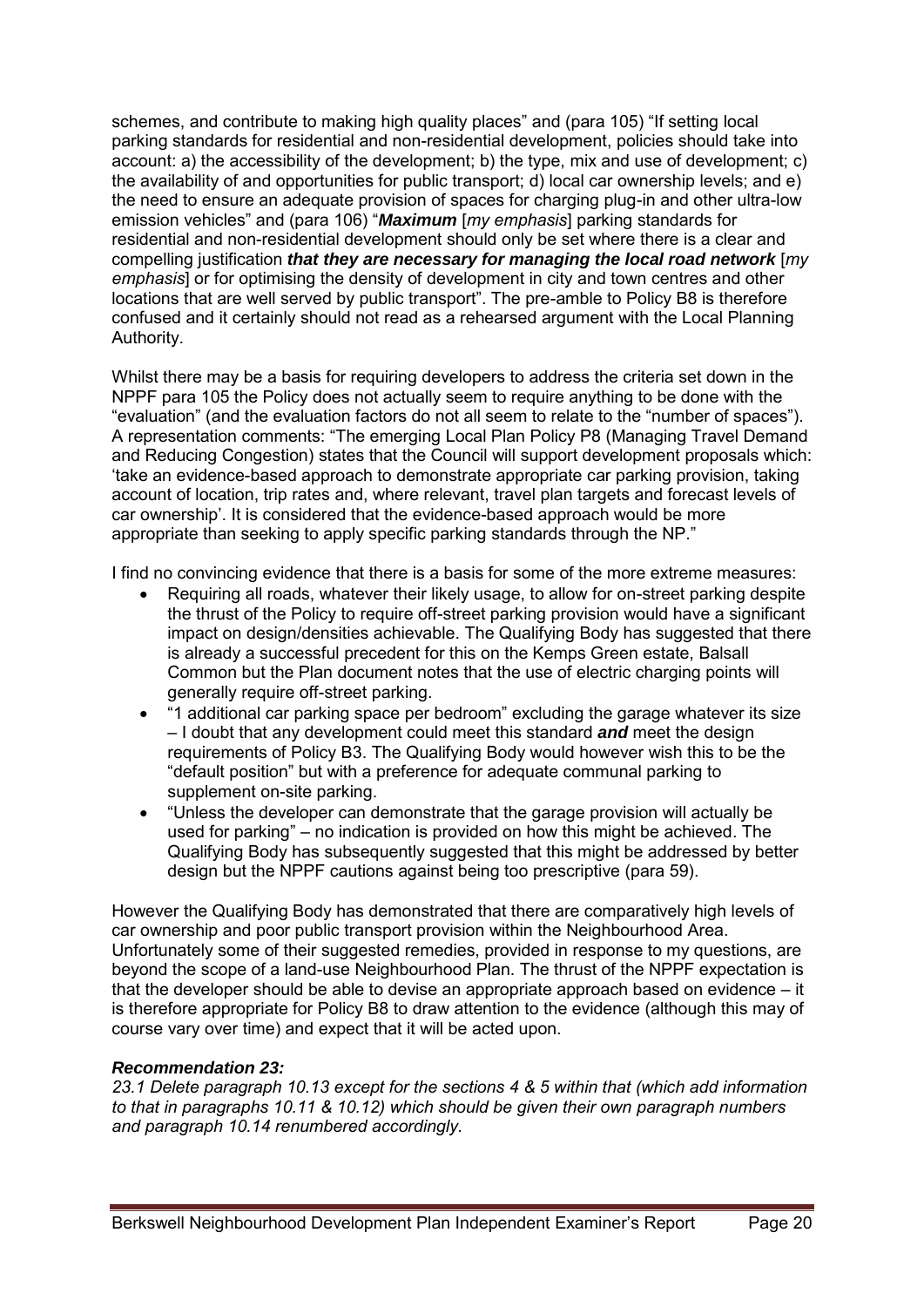#### *23.2 Reword Policy B8 as follows:*

*'Development proposals must have appropriate regard for the higher levels of car ownership evident within the Berkswell Neighbourhood Area. Whilst suitable parking provision must be integral to the design of schemes, the number of off-street parking spaces for residents and visitors should be justified and provided on the basis of an evidenced assessment of:* 

*a) the accessibility of the development;* 

*b) the type, mix and use of development;* 

*c) the availability of and opportunities for public transport;* 

*d) local car ownership levels; and* 

*e) the need to ensure an adequate provision of spaces for charging plug-in and other ultralow emission vehicles.* 

*As far as is practical, the guidance provided within the Manual for Streets<sup>17</sup> and Secured by Design should inform the location and design of vehicle and cycle parking provision.* 

As amended Policy B8 meets the Basic Conditions.

#### **Improving Accessibility for All**

## **Policy B9: Improving Access for All**

Paragraph 35 of the NPPF says that plans should "create safe and secure layouts which minimise conflicts between traffic and cyclists or pedestrians". Local Plan Policy P7 says that accesses should be "safe, attractive, overlooked and direct on foot, by bicycle and from public transport". Whilst the purpose of this Policy provides local detail and is generally clear paragraph 1 applies to all "development proposals" but not all will be close or adjacent to the identified routes; therefore a "where applicable" needs to be included.

#### *Recommendation 24:*

*In Policy B9 add "where applicable" to paragraph 1 between "should" and "include".* 

As amended Policy B9 meets the Basic Conditions.

#### **11. Business**

#### **Businesses in the Rural Area Policy B10: Supporting Local Businesses**

The NPPF paragraph 28 supports a prosperous rural economy. Policy B10 notes and has regard to the Local Plan Policy P17. As written the three criteria for the first paragraph of the Policy read as 1 "and" (implicitly) 2 "and" (explicitly) 3 but the third element cannot be intended to be a requirement of every business proposal; some modification of this aspect is therefore required.

#### *Recommendation 25:*

*Within the first paragraph of Policy B10: 25.1 Move the "and" from the end of criterion 2 to the end of criterion 1.* 

*25.2 Alter criterion 3 to become a second paragraph for the Policy and reword as: 'Where proposals are for the reuse or conversion of former agricultural buildings, workshops or previously used brownfield sites they should demonstrate appropriate regard for Policy B6.'* 

As amended Policy B10 meets the Basic Conditions.

#### **12. Next Steps**

The content here is no longer relevant but might usefully be replaced with a commitment to keep the Plan under review. This point is also made within a representation. The Qualifying Body agreed.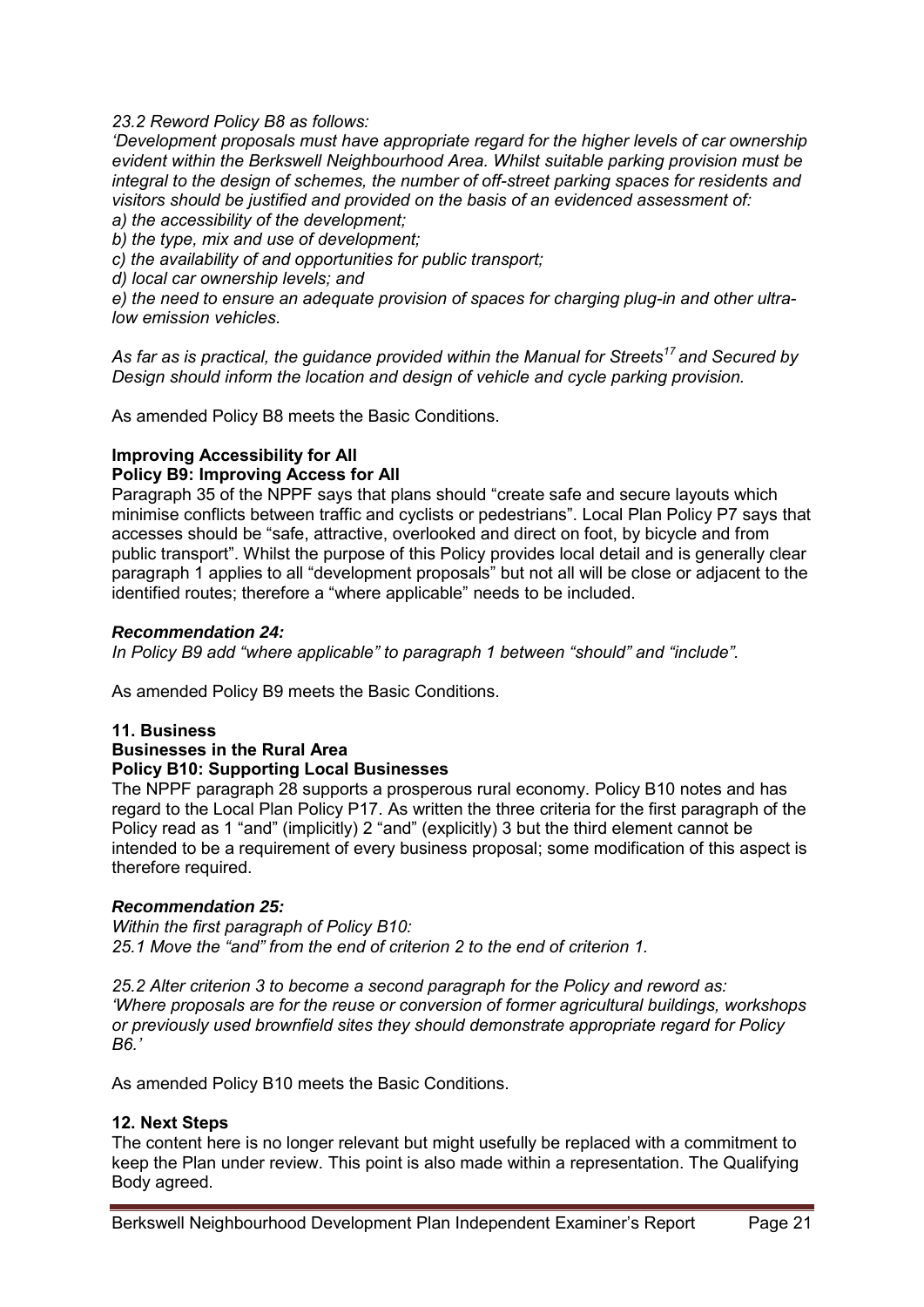## *Recommendation 26:*

*Replace the content under and the heading "12. Next Steps" with a new heading 'Review' and new content: 'The Qualifying Body will monitor the impact of the Plan and undertake a review of the Plan no later than 3 years after the adoption of the new Local Plan.'* 

## **Appendices**

A representation has commented: "As there is so much uncertainty over the likely housing allocations within Balsall Common the strategic sites referred to, and shown in Appendix A to the NP, should be removed from the Plan and it should be explicitly stated that the NP is not making any housing allocations". Whilst I appreciate that the Appendix will have been informative to many participating in the consultations, given that there is continuing uncertainty over the extent of allocations that will be made in the Local Plan I tend to agree that the detail of Appendix 1 will cause confusion, particularly once the Plan has become part of the Development Plan.

Recommendation 8 includes a footnote linking to the NPPF definition of Affordable Housing and so Appendix 2 can also be deleted.

Appendices 3, 4 & 5 are evidently not part of the land use Neighbourhood Plan. It would be clearer if these three Appendices and their related text were brought together to form an Appendix or Annex of the non-land use content. Planning Practice Guidance says: "Wider community aspirations than those relating to development and use of land can be included in a neighbourhood plan, but actions dealing with non land use matters should be clearly identifiable. For example, set out in a companion document or annex" (Paragraph: 004 Reference ID: 41-004-20170728).

## *Recommendation 27:*

*27.1 Delete Appendices 1 & 2.* 

*27.2 Bring together Appendices 3, 4 & 5 as an Annex for non-planning content.*

## **Other matters raised in representations**

Some representations have suggested additional or expanded content that the Plan might include. However, given that the Neighbourhood Development Plan sits within the development plan documents as a whole, keeping content pertinent to Berkswell identified priorities is entirely appropriate. As noted within the body of this Report it is a requirement that a Neighbourhood Development Plan addresses only the "development and use of land". Even within this restriction there is no obligation on Neighbourhood Development Plans to be comprehensive in their coverage – unlike Local Plans - not least because proportionate supporting evidence is required.

Many representations indicate support for all or parts of the draft Plan and this helps in a small but valuable way to reassure that the extensive public consultation has been productive.

I have not mentioned every representation individually but this is not because they have not been thoroughly read and considered in relation to my Examiner role, rather their detail may not add to the pressing of my related recommendations which must ensure that the Basic Conditions are met.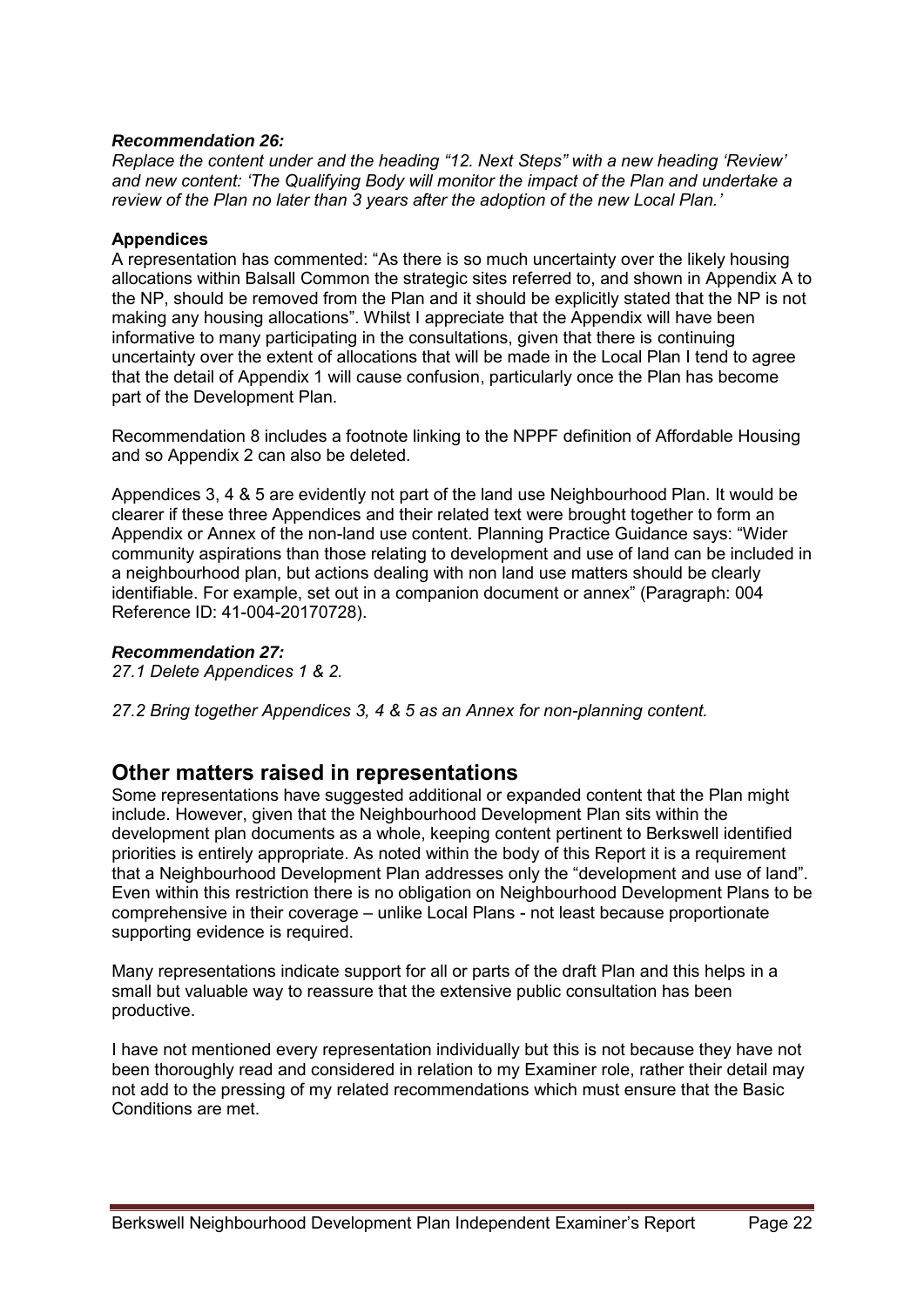## **European Union (EU) and European Convention on Human Rights (ECHR) Obligations**

A further Basic Condition, which the Berkswell Neighbourhood Development Plan must meet, is compatibility with European Union (EU) and European Convention on Human Rights (ECHR) obligations.

There is no legal requirement for a Neighbourhood Development Plan to have a sustainability appraisal. The Strategic Environmental Assessment (SEA) and Habitats Regulations Assessment (HRA) Screening Report carried out by Solihull Metropolitan Borough Council for the Berkswell Neighbourhood Development Plan (May 2018) considered whether or not the content of the Plan required a Strategic Environmental Assessment (SEA) in accordance with the European Directive 2001/42/EC and associated Environmental Assessment of Plan and Programmes Regulations 2004. In accordance with Regulation 9 of the SEA Regulations 2004, Solihull Metropolitan Borough Council determined that "the policies in the Berkswell NDP are likely to be in general conformity with the strategic policies of the adopted Development Plan. It is therefore unlikely that there will be any significant environmental effects arising from the Berkswell NDP that were not covered in the Sustainability Appraisal / SEA of the Solihull Local Plan and the Gypsy and Traveller Site Allocations Plan. 5.2.2. It is therefore concluded that the Berkswell NDP does not require a full SEA to be undertaken" and "it is also concluded that the Berkswell NDP does not require a full HRA to be undertaken." In making this determination, the Borough Council had regard to Schedule 1 of the Regulations and carried out consultation with the relevant public bodies who concurred with the screening opinion. Particularly in the absence of any adverse comments from the statutory bodies or the Local Planning Authority, I can confirm that the Screening undertaken was appropriate and proportionate and confirm that the Plan has sustainability at its heart.

The Basic Conditions Statement submitted alongside the Berkswell Neighbourhood Development Plan confirms that "the Submission Neighbourhood Plan is fully compatible with the European Convention on Human Rights. It has been prepared with full regard to national statutory regulation and policy guidance, which are both compatible with the Convention. The Plan has been produced in full consultation with the local community. The Plan does not contain policies or proposals that would infringe the human rights of residents or other stakeholders over and above the existing strategic policies at national and districtlevels, as demonstrated below." No evidence has been put forward to demonstrate that this is not the case.

Taking all of the above into account, I am satisfied that the Berkswell Neighbourhood Development Plan is compatible with EU obligations and that it does not breach, nor is in any way incompatible with, the ECHR.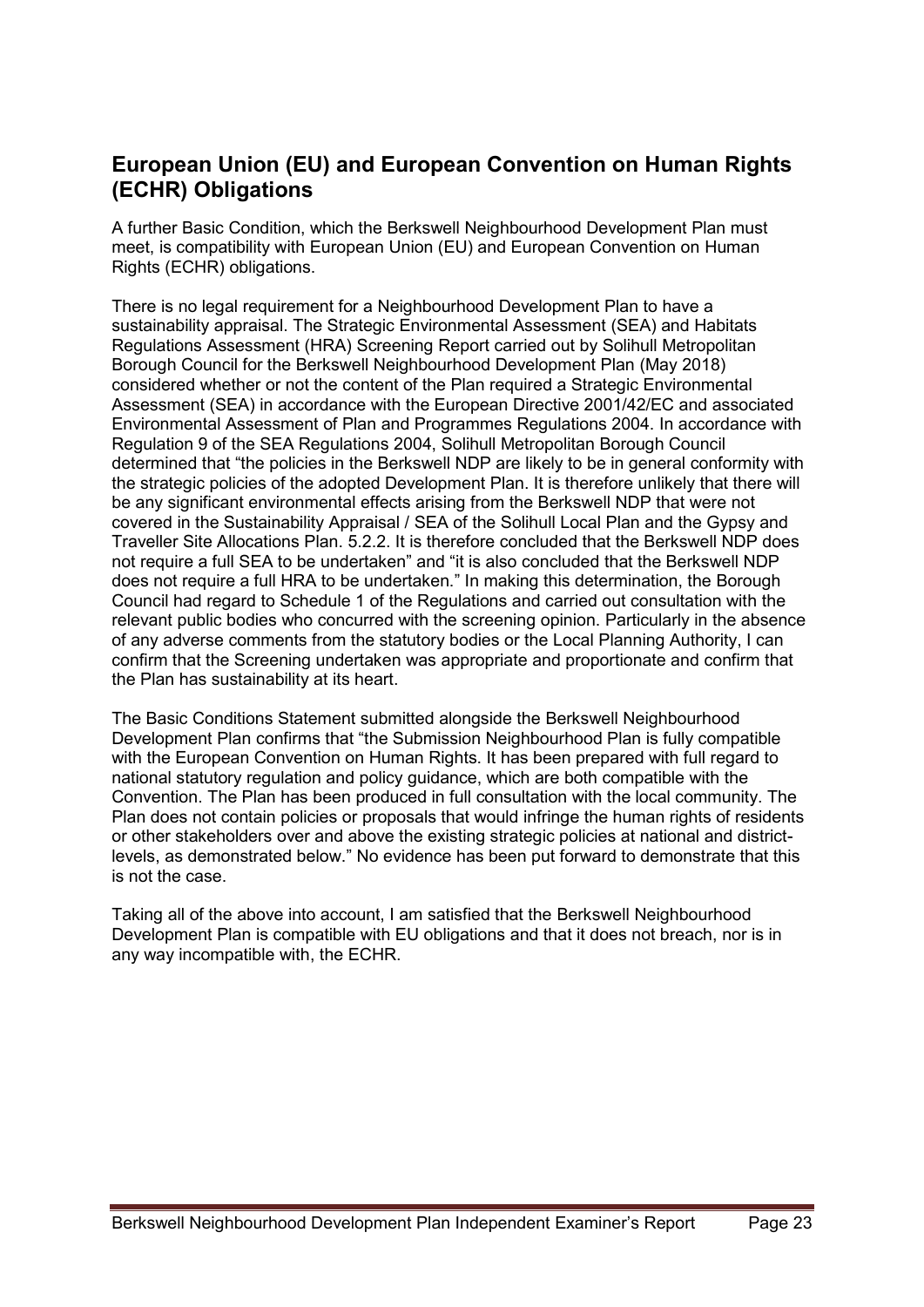## **Conclusions**

This Independent Examiner's Report recommends a range of modifications to the Policies, as well as some of the supporting content, in the Plan. Modifications have been recommended to effect corrections, to ensure clarity and in order to ensure that the Basic Conditions are met. Whilst I have proposed a significant number of modifications, the Plan itself remains fundamentally unchanged in the role and direction set for it by the Qualifying Body.

I therefore conclude that, subject to the modifications recommended, the Berkswell Neighbourhood Development Plan:

- has regard to national policies and advice contained in guidance issued by the Secretary of State;
- contributes to the achievement of sustainable development;
- is in general conformity with the strategic policies of the development plan for the area;
- is compatible with European Union (EU) and European Convention on Human Rights (ECHR) obligations;
- does not breach the requirements of Chapter 8 of Part 6 of the Conservation of Habitats and Species Regulations 2017(d).

**On that basis I** *recommend* **to the Solihull Metropolitan Borough Council that, subject to the incorporation of modifications set out as recommendations in this report, it is appropriate for the Berkswell Neighbourhood Development Plan to proceed to referendum.** 

## **Referendum Area**

As noted earlier, part of my Examiner role is to consider whether the referendum area should be extended beyond the Plan area. I consider the Neighbourhood Area to be appropriate and no evidence has been submitted to suggest that this is not the case. I therefore **recommend** that the Plan should proceed to referendum based on the Neighbourhood Area as approved by the Solihull Metropolitan Borough Council on  $18<sup>th</sup>$  July 2017.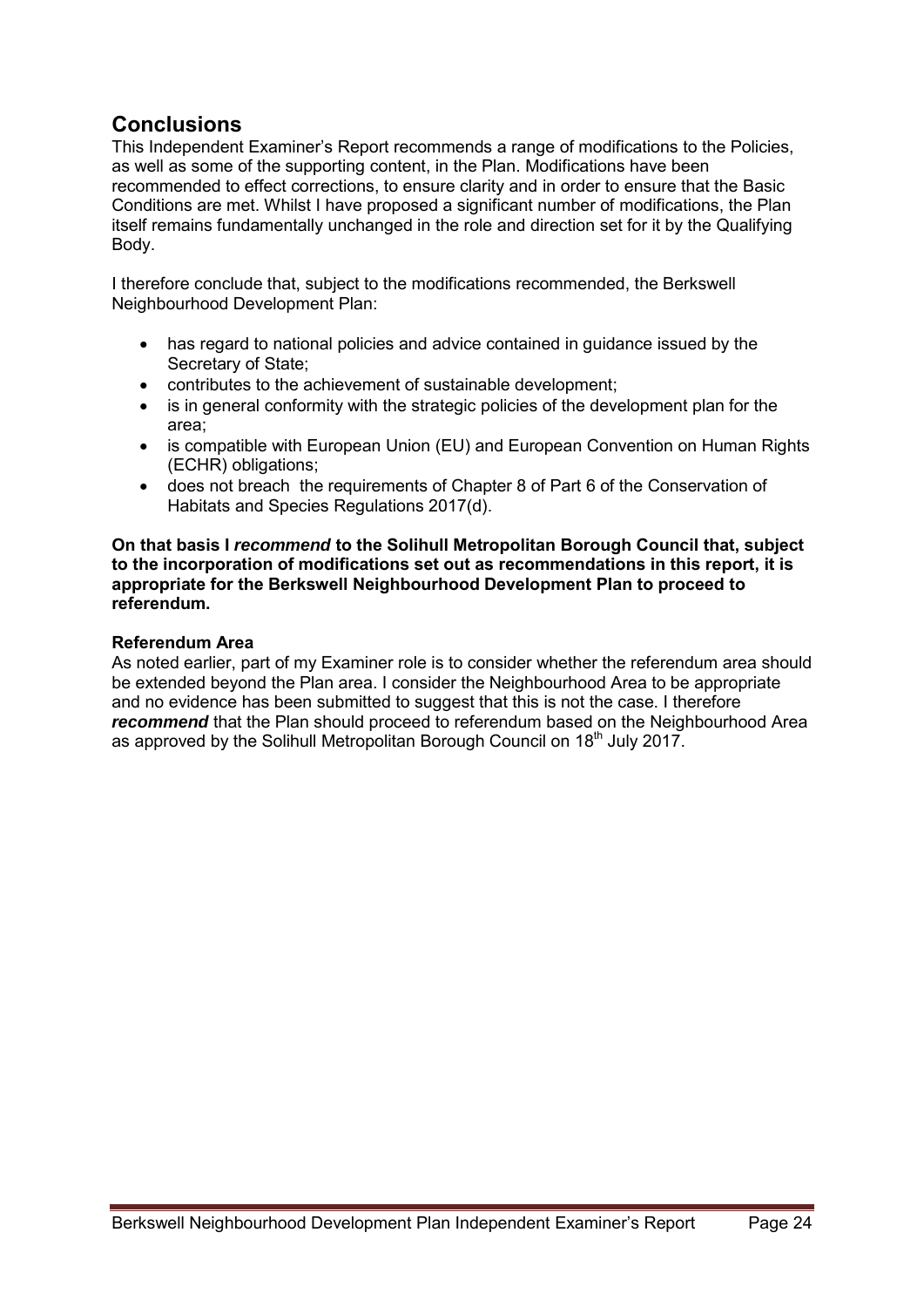**Recommendations:** (this is a listing of the recommendations exactly as they are included in the Report)

| <b>Rec</b>     | <b>Text</b>                                                                                                                                                                                                                                                                                                                                                                                                                                                                                                                                                                            | <b>Reason</b>                              |
|----------------|----------------------------------------------------------------------------------------------------------------------------------------------------------------------------------------------------------------------------------------------------------------------------------------------------------------------------------------------------------------------------------------------------------------------------------------------------------------------------------------------------------------------------------------------------------------------------------------|--------------------------------------------|
| $\mathbf{1}$   | Remove the "Submission Plan Autumn 2018" label on the front cover.                                                                                                                                                                                                                                                                                                                                                                                                                                                                                                                     | For clarity                                |
| $\overline{2}$ | Review the "Contents" pages once the text has been amended to<br>accommodate the recommendations from this Report.                                                                                                                                                                                                                                                                                                                                                                                                                                                                     | For clarity<br>and<br>accuracy             |
| 3              | Remove the section "What is a Neighbourhood Development Plan?"<br>on page 3 and renumber subsequent sections accordingly.                                                                                                                                                                                                                                                                                                                                                                                                                                                              | For clarity                                |
| $\overline{4}$ | Add a footnote reference for the "NDP website" mentioned in<br>paragraph 3.8.                                                                                                                                                                                                                                                                                                                                                                                                                                                                                                          | For clarity                                |
| 5              | Add after the statement of Objectives on page 11: 'Not all of these<br>Objectives will be pursued through the land-use Neighbourhood Plan<br>and an Appendix addresses other actions for the Parish Council'.                                                                                                                                                                                                                                                                                                                                                                          | For clarity                                |
| 6              | Under the sub-heading "5. Housing in Balsall Common":                                                                                                                                                                                                                                                                                                                                                                                                                                                                                                                                  | For clarity<br>and                         |
|                | 6.1 In paragraph 5.1 delete the last sentence: "See Maps in Appendix<br>$2.$ "                                                                                                                                                                                                                                                                                                                                                                                                                                                                                                         | correction                                 |
|                | 6.2 In the last sentence of paragraph 5.16 delete "minimum".                                                                                                                                                                                                                                                                                                                                                                                                                                                                                                                           |                                            |
| $\overline{7}$ | Amend Policy B1: New Housing - General Principles as follows:                                                                                                                                                                                                                                                                                                                                                                                                                                                                                                                          | For clarity<br>and                         |
|                | 7.1 Reword criterion 1 as: 'The reuse of brownfield sites will be<br>preferred to the loss of greenfield land'.                                                                                                                                                                                                                                                                                                                                                                                                                                                                        | correction<br>and to meet                  |
|                | 7.2 Combine criteria 2b, 2c & 2d and reword as follows: 'Layouts<br>should be designed to help facilitate social cohesion and community<br>security. In the Berkswell Neighbourhood Area context this suggests<br>that larger developments should have character areas of around 250<br>dwellings and all developments should aim for clusters of around 20<br>dwellings. Good legibility <sup>7</sup> is required but the security and amenity of<br>the development should not be compromised by excessive through<br>route permeability'; renumber subsequent criteria accordingly. | <b>Basic</b><br><b>Conditions 1</b><br>& 3 |
|                | 7.3 In criterion 2e replace the wording after "pavements" with 'and tree<br>planting wherever possible' (picked up from Policy B3).                                                                                                                                                                                                                                                                                                                                                                                                                                                    |                                            |
|                | 7.4 In criterion 2f add 'attractive and' before accessible.                                                                                                                                                                                                                                                                                                                                                                                                                                                                                                                            |                                            |
|                | 7.5 Combine criteria 2g, 2i and 2j to read: 'Quality public open and<br>children's play space should be provided in accordance with the<br>Solihull Green Space Strategy Review8 or the successor document.<br>New open and play spaces should normally be located between new<br>and existing housing to serve the whole community; play spaces<br>should benefit from natural surveillance. Where this location of the<br>open space is not feasible, to help the transition the distance between<br>new and existing dwellings should be toward the upper end of the                |                                            |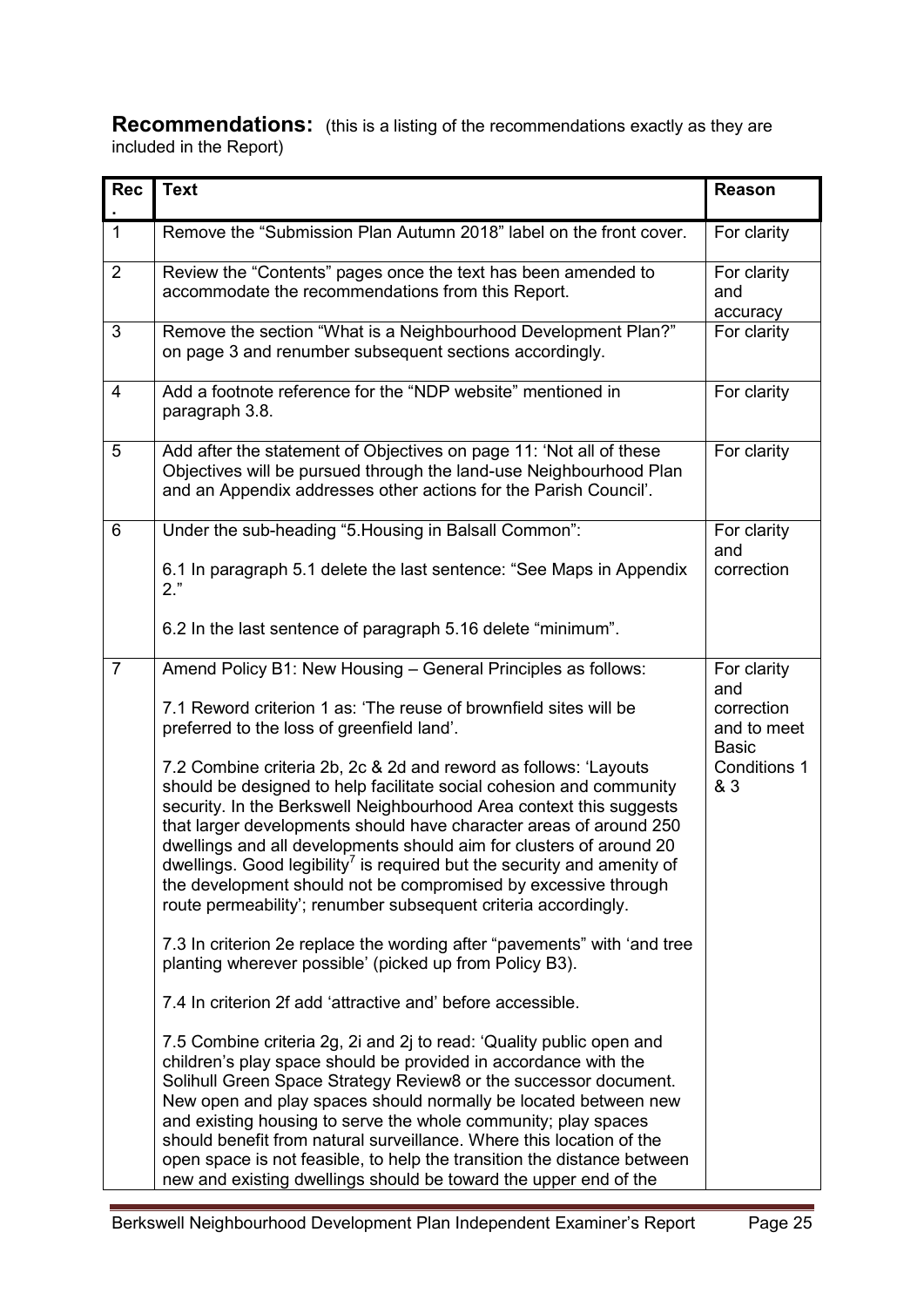|   | range in the Solihull Housing Development Guidelines SPG6 or<br>successor document ie around 30m'; renumber criterion 2k<br>accordingly.<br>7.6 Simplify criterion 3a as: 'A site specific survey should identify<br>which mature trees and hedgerows make the most significant<br>contribution to local landscape character and biodiversity and should<br>therefore be retained and protected. New planting to replace losses or<br>enhancing existing planting should use characteristic native species.'<br>7.7 Within criterion 3b put the full name of the Natural Environment<br>and Rural Communities Act 2006 alongside the acronym and provide<br>a footnote source reference; in the second sentence add 'may'<br>between "habitats" and "include".<br>7.8 At the request of the Environment Agency add an additional |                                  |
|---|----------------------------------------------------------------------------------------------------------------------------------------------------------------------------------------------------------------------------------------------------------------------------------------------------------------------------------------------------------------------------------------------------------------------------------------------------------------------------------------------------------------------------------------------------------------------------------------------------------------------------------------------------------------------------------------------------------------------------------------------------------------------------------------------------------------------------------|----------------------------------|
|   | criterion (as c with subsequent numbers amended accordingly) as<br>follows: 'All new development should be located within Flood Zone 1<br>and where this is not viable, development must be steered to land at<br>the lowest flood risk, following the application of the Sequential Test'.                                                                                                                                                                                                                                                                                                                                                                                                                                                                                                                                      |                                  |
|   | 7.9 Within criterion 3c add a footnote source reference for the SuDS<br>hierarchy.                                                                                                                                                                                                                                                                                                                                                                                                                                                                                                                                                                                                                                                                                                                                               |                                  |
|   | 7.10 Within criterion 3d replace "landscape buffer zones" with 'narrow<br>corridors' and delete the second sentence (section 2 having<br>addressed this matter).                                                                                                                                                                                                                                                                                                                                                                                                                                                                                                                                                                                                                                                                 |                                  |
|   | 7.11 For clarity, simplify criterion 4a by removing "overlook, existing 2<br>storey properties and their position and design enhances the<br>development. Such development should not".                                                                                                                                                                                                                                                                                                                                                                                                                                                                                                                                                                                                                                          |                                  |
|   | 7.12 Reword criterion 4c as: 'Provision should be made per dwelling<br>for electric vehicle charging'.                                                                                                                                                                                                                                                                                                                                                                                                                                                                                                                                                                                                                                                                                                                           |                                  |
|   | 7.13 Within criterion 4d delete "and grouped together to create design<br>compatibility'.                                                                                                                                                                                                                                                                                                                                                                                                                                                                                                                                                                                                                                                                                                                                        |                                  |
|   | 7.14 Reword criterion 4e as: 'Suitable provision should be made within<br>curtilages for secure storage and refuse/recycling bin enclosures'.                                                                                                                                                                                                                                                                                                                                                                                                                                                                                                                                                                                                                                                                                    |                                  |
|   | 7.15 Within criterion 5a replace ". The mix should include but not be<br>limited to" with 'such as'.                                                                                                                                                                                                                                                                                                                                                                                                                                                                                                                                                                                                                                                                                                                             |                                  |
|   | 7.16 Delete criterion 5c (as it duplicates an item within 5a).                                                                                                                                                                                                                                                                                                                                                                                                                                                                                                                                                                                                                                                                                                                                                                   |                                  |
|   | 7.17 Delete the last sentence of the Policy beginning "Where<br>developers consider"                                                                                                                                                                                                                                                                                                                                                                                                                                                                                                                                                                                                                                                                                                                                             |                                  |
| 8 | Replace the footnote presently on page 19 with a reference to the<br>NPPF 2019 Glossary.                                                                                                                                                                                                                                                                                                                                                                                                                                                                                                                                                                                                                                                                                                                                         | For clarity<br>and<br>correction |
| 9 | Within Policy B2:                                                                                                                                                                                                                                                                                                                                                                                                                                                                                                                                                                                                                                                                                                                                                                                                                | For clarity                      |
|   | 9.1 Number the paragraphs.                                                                                                                                                                                                                                                                                                                                                                                                                                                                                                                                                                                                                                                                                                                                                                                                       |                                  |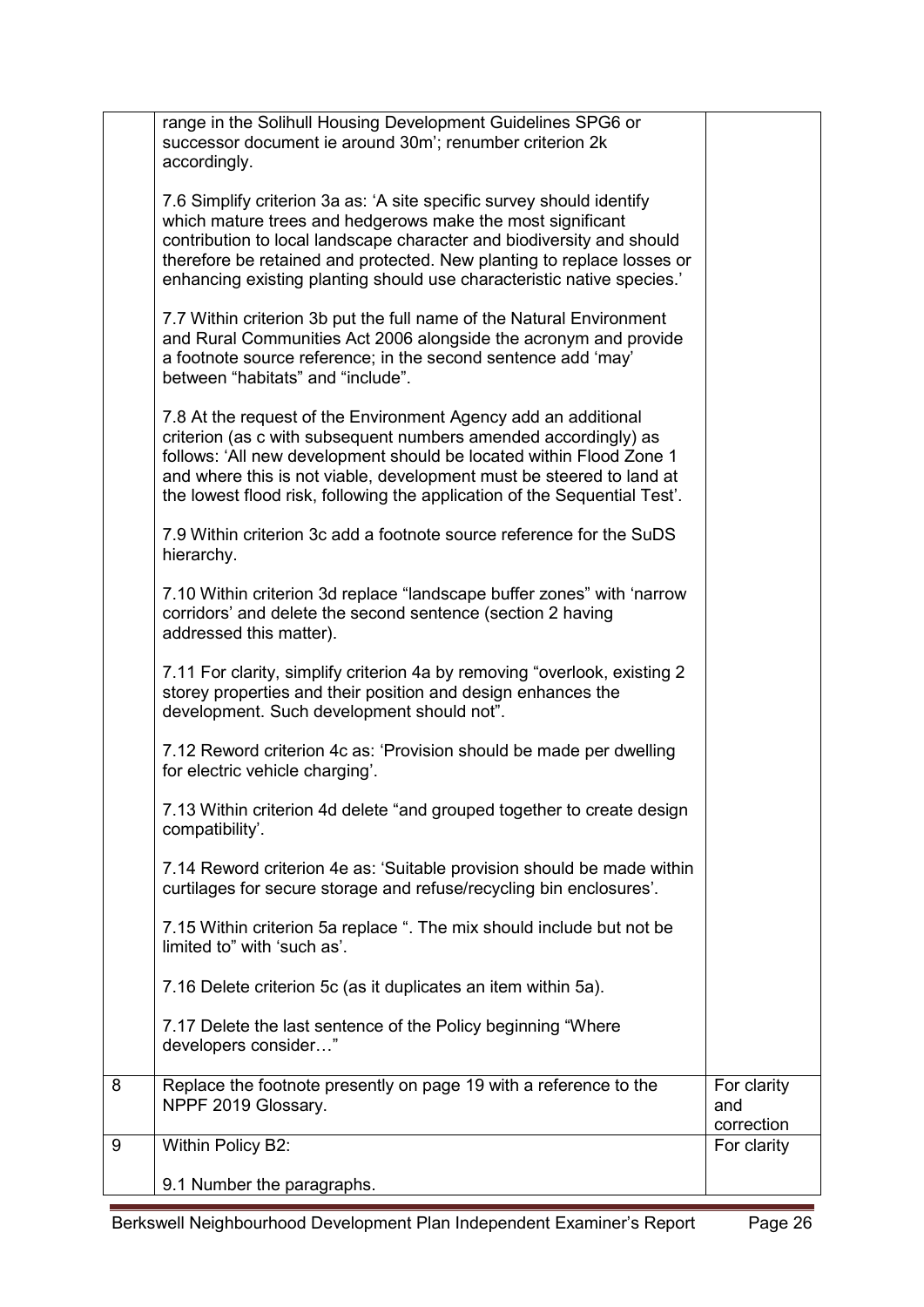|    | 9.2 In the first line make "development" plural and add 'around'<br>between "of" and "1".                                                                                                                                                                                                                                                                                                                                                                                          |                                                    |
|----|------------------------------------------------------------------------------------------------------------------------------------------------------------------------------------------------------------------------------------------------------------------------------------------------------------------------------------------------------------------------------------------------------------------------------------------------------------------------------------|----------------------------------------------------|
| 10 | Under the heading "Protecting [the] Rural Area and Local Landscape<br>Character":                                                                                                                                                                                                                                                                                                                                                                                                  | For clarity<br>and to meet<br><b>Basic</b>         |
|    | 10.1 Delete paragraph 7.5 and renumber subsequent paragraphs<br>accordingly.                                                                                                                                                                                                                                                                                                                                                                                                       | Condition 1                                        |
|    | 10.2 Within the first bullet point of paragraph 7.10 add '(sic) after the<br>word "boarded".                                                                                                                                                                                                                                                                                                                                                                                       |                                                    |
|    | 10.3 Add footnotes to reference the HER and the Preliminary<br>Ecological Report in paragraphs 7.14 and 7.19 respectively.                                                                                                                                                                                                                                                                                                                                                         |                                                    |
| 11 | Under the headings "Policy B3: Protecting Local Landscape and Built<br>Character" and "Landscape Character":                                                                                                                                                                                                                                                                                                                                                                       | For clarity<br>and to meet<br><b>Basic</b>         |
|    | 11.1 Within criterion 1 between "character" and "as" add 'within the<br>Neighbourhood Area'; add a footnote reference for the Solihull<br>Borough Landscape Character Assessment.                                                                                                                                                                                                                                                                                                  | Condition 1                                        |
|    | 11.2 Combine criteria 2 & 3 and reword as follows:<br>'Landscape features of heritage or wildlife value (as identified in the<br>Historic Environment Summary Report* and the Preliminary Ecological<br>Report*) should be conserved according to their significance. Where<br>mitigation measures are appropriate the evidence based proposals<br>should include for locally-appropriate features such as tree-planting,<br>hedges and ponds.'<br>[* indicates footnote required] |                                                    |
| 12 | Under the headings "Policy B3: Protecting Local Landscape and Built<br>Character" and "Built Character":                                                                                                                                                                                                                                                                                                                                                                           | For clarity<br>and to meet<br>Basic                |
|    | 12.1 Swap criteria 2 & 3.                                                                                                                                                                                                                                                                                                                                                                                                                                                          | Condition 1                                        |
|    | 12.2 Within the renumbered criterion 3 delete the wording after "roofs".                                                                                                                                                                                                                                                                                                                                                                                                           |                                                    |
| 13 | Under the headings "Policy B3: Protecting Local Landscape and Built<br>Character" and "Heritage Assets":                                                                                                                                                                                                                                                                                                                                                                           | For clarity<br>and<br>correction                   |
|    | 13.1 For clarity in criterion 1 replace "between" with 'with' and delete<br>"and any aspect of the proposal".                                                                                                                                                                                                                                                                                                                                                                      | and to meet<br><b>Basic</b><br><b>Conditions 1</b> |
|    | 13.2 Within criterion 2:<br>13.2.1 Replace the first sentence with: 'The Parish's heritage<br>assets should be conserved in a manner appropriate to their<br>significance;                                                                                                                                                                                                                                                                                                         | & 3                                                |
|    | 13.2.2 Delete the second sentence (as it repeats criterion 1);<br>13.2.3 Within the third sentence replace the words "whether it has<br>been" with 'as appropriate it should be'.                                                                                                                                                                                                                                                                                                  |                                                    |
|    | 13.3 Delete criterion 5.                                                                                                                                                                                                                                                                                                                                                                                                                                                           |                                                    |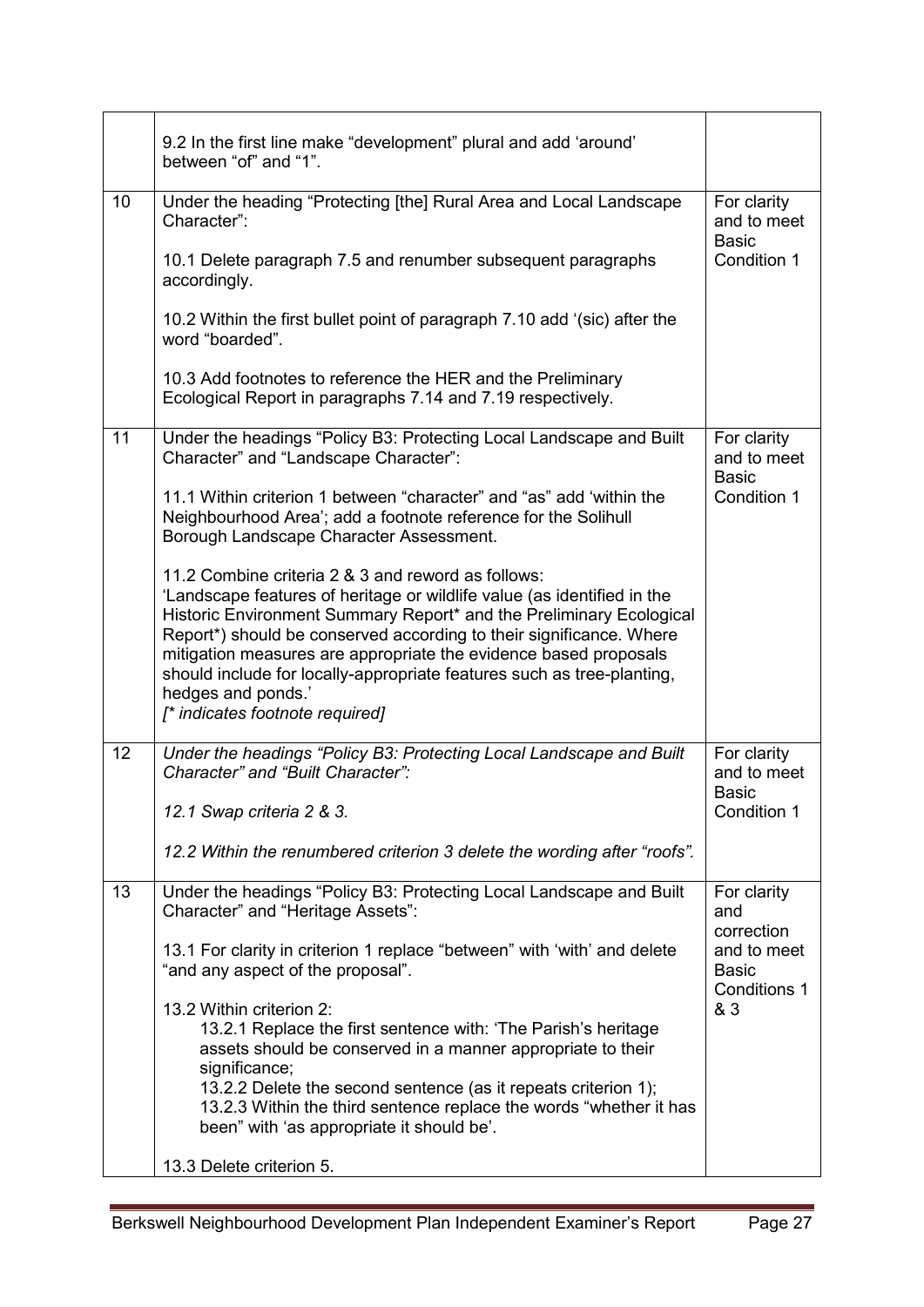| 14 | Under the headings "Policy B3: Protecting Local Landscape and Built<br>Character" and "Large Agricultural Buildings in the Open Countryside",<br>in the latter heading replace "Agricultural" with 'Non-residential'.                                                                                                                                                                                                                             | For clarity<br>and<br>correction<br>and to meet<br><b>Basic</b><br>Condition 1 |
|----|---------------------------------------------------------------------------------------------------------------------------------------------------------------------------------------------------------------------------------------------------------------------------------------------------------------------------------------------------------------------------------------------------------------------------------------------------|--------------------------------------------------------------------------------|
| 15 | Under the heading "Local Green Spaces":                                                                                                                                                                                                                                                                                                                                                                                                           | For clarity                                                                    |
|    | 15.1 Reword paragraph 7.28 as: 'One site is proposed as a Local<br>Green Space for protection in Policy B4. This is the triangle of land off<br>Lavender Hill; Lane which includes the football ground - see Map 4.                                                                                                                                                                                                                               | and<br>correction<br>and to meet<br><b>Basic</b><br>Condition 1                |
|    | 15.2 Delete paragraphs 7.29 & 7.30 and renumber 7.31 as 7.29.                                                                                                                                                                                                                                                                                                                                                                                     |                                                                                |
|    | 15.3 In paragraph 7.31 delete "second".                                                                                                                                                                                                                                                                                                                                                                                                           |                                                                                |
|    | 15.4 Delete pages 35 – 37; on page 38 delete "Table 2" from the<br>heading; on page 40 amend "Map 4b" to 'Map 4'.                                                                                                                                                                                                                                                                                                                                 |                                                                                |
| 16 | Reword Policy B4 as:                                                                                                                                                                                                                                                                                                                                                                                                                              | For clarity                                                                    |
|    | 'The following green area as shown on Map 4 is designated as a Local<br>Green Space:<br>The Football Ground on Lavender Hall Lane, Balsall Common.'                                                                                                                                                                                                                                                                                               | and<br>correction<br>and to meet<br><b>Basic</b><br>Condition 1                |
| 17 | Under the headings "Policy B5: Berkswell Conservation Area" and<br>"New Buildings" within criterion 5 delete "usually traditional ones".                                                                                                                                                                                                                                                                                                          | For clarity<br>and to meet<br><b>Basic</b><br>Condition 1                      |
| 18 | Under the headings "Policy B5: Berkswell Conservation Area" and<br>"Extensions" within criterion 2 replace "fully justifiable" with 'fully<br>justified'.                                                                                                                                                                                                                                                                                         | For clarity<br>and<br>correction                                               |
| 19 | Under the headings "Policy B5: Berkswell Conservation Area" and<br>"Conversions":                                                                                                                                                                                                                                                                                                                                                                 | For clarity<br>and                                                             |
|    | 19.1 Replace the heading "Conversions" with 'Conversion or Sub-<br>Division of Non-Residential Properties'.                                                                                                                                                                                                                                                                                                                                       | correction<br>and to meet<br><b>Basic</b><br><b>Conditions 1</b>               |
|    | 19.2 Replace the opening sentence with: 'Proposals for conversion or<br>sub-division will be supported where the existing building can<br>accommodate such alteration without substantial or complete<br>rebuilding, and where the alterations do not detract from the character<br>of the original building, the character and appearance of the<br>Conservation Area, or the special interest and setting of any relevant<br>listed buildings.' | & 3                                                                            |
| 20 | Under the headings "Policy B5: Berkswell Conservation Area" and<br>"Views and Open Spaces" in criterion 2 replace "maintained" with<br>'conserved'.                                                                                                                                                                                                                                                                                               | For clarity<br>and to meet<br><b>Basic</b><br>Condition 1                      |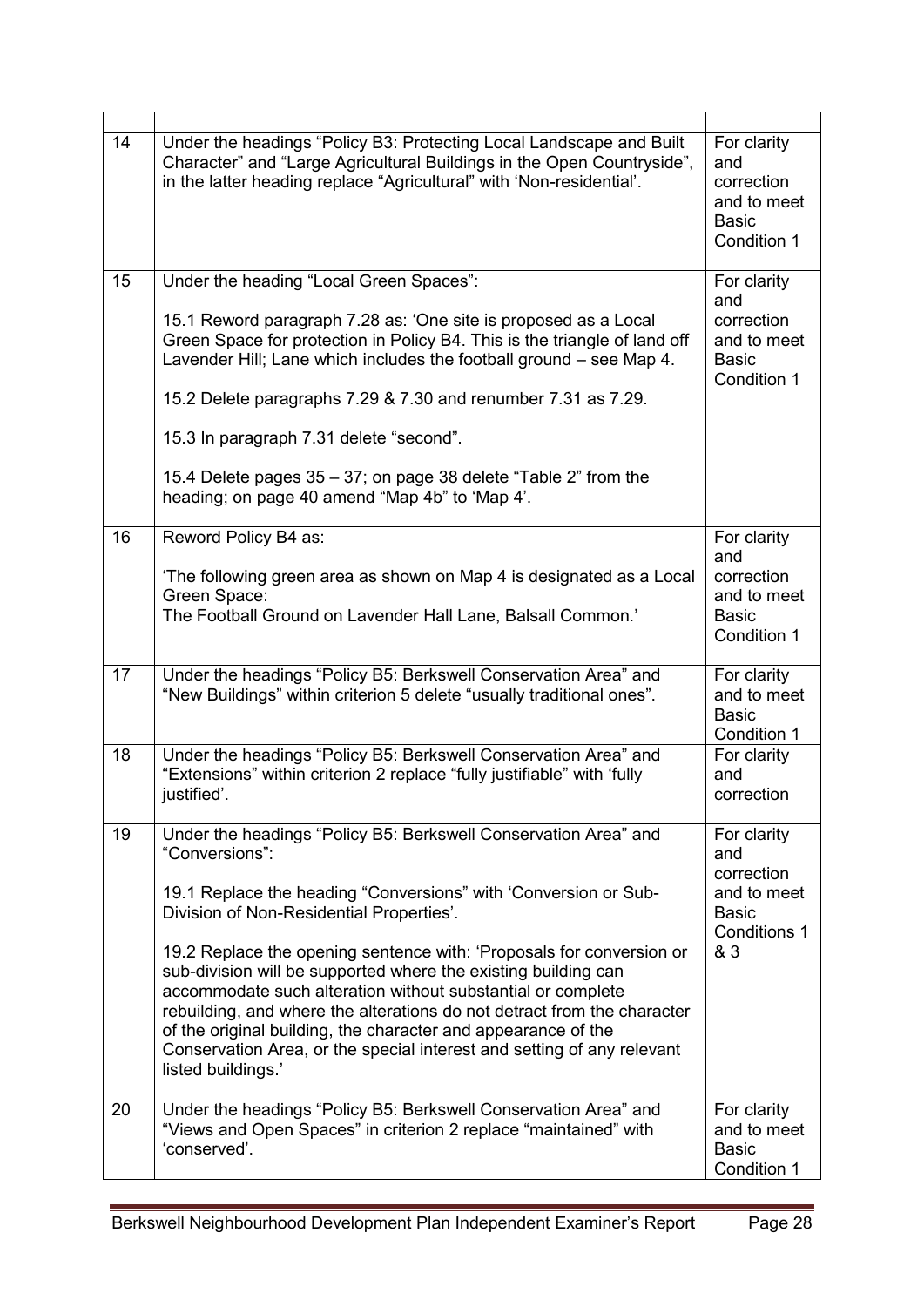| 21 | Under the heading "Policy B6: Conversions of Former Agricultural<br>Buildings":<br>21.1 Add to the title 'in the Open Countryside'.<br>21.2 Add paragraph numbering.<br>21.3 Within the first criterion replace "sensitive to the existing<br>character and form" with 'sensitive to the existing character, form and<br>any special designation".<br>21.4 Within the fourth criterion delete the first and last sentences and<br>add 'or if necessary made suitable' between "suitable" and "and".                                                                                                                                                                                                                                                                                                                                                                                                                                                                                                                                                                                                                                                                               | For clarity<br>and<br>correction<br>and to meet<br><b>Basic</b><br><b>Conditions 1</b><br>& 3 |
|----|-----------------------------------------------------------------------------------------------------------------------------------------------------------------------------------------------------------------------------------------------------------------------------------------------------------------------------------------------------------------------------------------------------------------------------------------------------------------------------------------------------------------------------------------------------------------------------------------------------------------------------------------------------------------------------------------------------------------------------------------------------------------------------------------------------------------------------------------------------------------------------------------------------------------------------------------------------------------------------------------------------------------------------------------------------------------------------------------------------------------------------------------------------------------------------------|-----------------------------------------------------------------------------------------------|
| 22 | Within Policy B7 at the end of the first sentence add 'provided these<br>do not fall within Flood Zone 3'.                                                                                                                                                                                                                                                                                                                                                                                                                                                                                                                                                                                                                                                                                                                                                                                                                                                                                                                                                                                                                                                                        | For clarity<br>and to meet<br><b>Basic</b><br><b>Conditions 1</b><br>& 3                      |
| 23 | 23.1 Delete paragraph 10.13 except for the sections 4 & 5 within that<br>(which add information to that in paragraphs 10.11 & 10.12) which<br>should be given their own paragraph numbers and paragraph 10.14<br>renumbered accordingly.<br>23.2 Reword Policy B8 as follows:<br>'Development proposals must have appropriate regard for the higher<br>levels of car ownership evident within the Berkswell Neighbourhood<br>Area. Whilst suitable parking provision must be integral to the design<br>of schemes, the number of off-street parking spaces for residents and<br>visitors should be justified and provided on the basis of an assessment<br>of:<br>a) the accessibility of the development;<br>b) the type, mix and use of development;<br>c) the availability of and opportunities for public transport;<br>d) local car ownership levels; and<br>e) the need to ensure an adequate provision of spaces for charging<br>plug-in and other ultra-low emission vehicles.<br>As far as is practical, the guidance provided within the Manual for<br>Streets17 and Secured by Design should inform the location and<br>design of vehicle and cycle parking provision. | For clarity<br>and<br>correction<br>and to meet<br><b>Basic</b><br>Conditions 1<br>& 3        |
| 24 | In Policy B9 add "where applicable" to paragraph 1 between "should"<br>and "include".                                                                                                                                                                                                                                                                                                                                                                                                                                                                                                                                                                                                                                                                                                                                                                                                                                                                                                                                                                                                                                                                                             | For clarity<br>and<br>correction<br>and to meet<br><b>Basic</b><br>Condition 1                |
| 25 | Within the first paragraph of Policy B10:<br>25.1 Move the "and" from the end of criterion 2 to the end of criterion<br>1.                                                                                                                                                                                                                                                                                                                                                                                                                                                                                                                                                                                                                                                                                                                                                                                                                                                                                                                                                                                                                                                        | For clarity<br>and<br>correction<br>and to meet                                               |